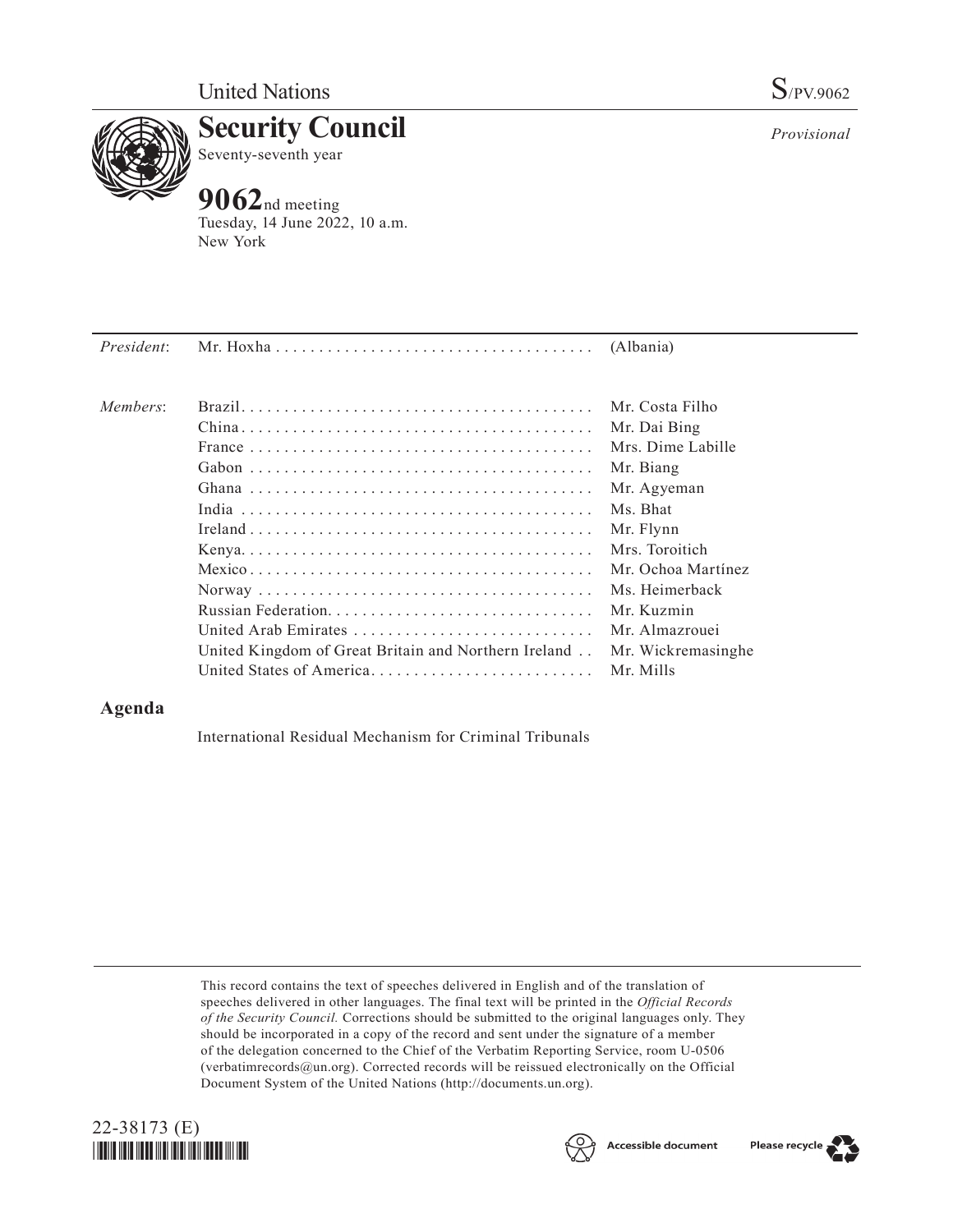*The meeting was called to order at 10 a.m.*

## **Adoption of the agenda**

*The agenda was adopted.*

## **International Residual Mechanism for Criminal Tribunals**

**The President**: In accordance with rule 37 of the Council's provisional rules of procedure, I invite the representatives of Bosnia and Herzegovina, Croatia, Rwanda and Serbia to participate in this meeting.

On behalf of the Council, I welcome Her Excellency Ms. Maja Popović, Minister of Justice of Serbia.

In accordance with rule 39 of the Council's provisional rules of procedure, I invite the following briefers to participate in this meeting: Judge Carmel Agius, President of the International Residual Mechanism for Criminal Tribunals; and Mr. Serge Brammertz, Prosecutor of the International Residual Mechanism for Criminal Tribunals.

The Security Council will now begin its consideration of the item on its agenda.

I give the floor to Judge Agius.

**Judge Agius**: On behalf of the International Residual Mechanism for Criminal Tribunals, I have the pleasure to brief the Security Council on the progress of our work, as detailed in the comprehensive reports before the Council. On a personal note, let me say that it is a great honour to address the Security Council one last time before I step down as President of the Mechanism at the end of this month.

Leading the Mechanism, alongside my fellow Judges and principals, has been one of the richest and most rewarding professional experiences of my life, and I will miss being able to contribute to the work of this fine institution on a daily basis and interacting with those who have become like family to me. Allow me to share, too, my strong sense of satisfaction, gratitude and confidence when I consider everything that has happened since I took over as President and my conviction that we must carry that momentum forward.

I am satisfied with the significant progress accomplished during the reporting period and throughout my presidency despite enormous challenges, including the coronavirus disease (COVID-19) pandemic. Indeed, I am struck by how different the

landscape of the Mechanism appears now, particularly as regards the pending cases.

We have only three main cases left, representing a markedly reduced judicial workload as compared to early 2019, and very soon there will be two, after the delivery, on 29 June, of the appeal judgment in the *Fatuma et al.* case, over which I preside. In our other appeal case, *Stanišić and Simatović*, the proceedings are well on track for completion by the projected time frame of June 2023, and another status conference will be held by me next week in The Hague. In the *Kabuga* case, following the recent hearing of independent medical experts and oral submissions of the parties, I can report that, just yesterday, the Trial Chamber issued its decision, finding that the defence had not established that Mr. Kabuga is presently unfit for trial. The Chamber also decided, inter alia, that the accused shall remain detained at the Mechanism's Hague Branch and that his trial shall commence there until otherwise determined. I invite Council members to read the comprehensive decision of the Trial Chamber, which is publicly available via the Mechanism's website.

I am encouraged that such developments represent the substantial fulfilment of one of the central priorities of my presidency, which was to conclude the Mechanism's existing judicial proceedings in a timely and efficient manner, while ensuring due process and fundamental rights. However, the progress has not stopped there.

Major advances in the tracking of fugitives of the International Criminal Tribunal for Rwanda (ICTR) have also had a decisive impact on the Mechanism's operations and outlook. As a result of the arduous efforts of Prosecutor Brammertz and his team, only four ICTR fugitives are left, all of whom are expected to be tried in Rwanda.

We have made headway in other key aspects of our mandate, as well. Regarding the enforcement of sentences, for example, the Council will recall that, in 2020, I issued a revised Practice Direction on applications for pardon, commutation of sentence and early release, with the aim of simplifying the process, while retaining the same legal approach. Since taking office, I have issued a total of 72 decisions and orders in relation to such applications, and I will leave only two recently filed matters to be dealt with by my successor. Separately, the Mechanism's responsibilities in the monitoring of cases that have been referred to national jurisdictions have been drastically reduced.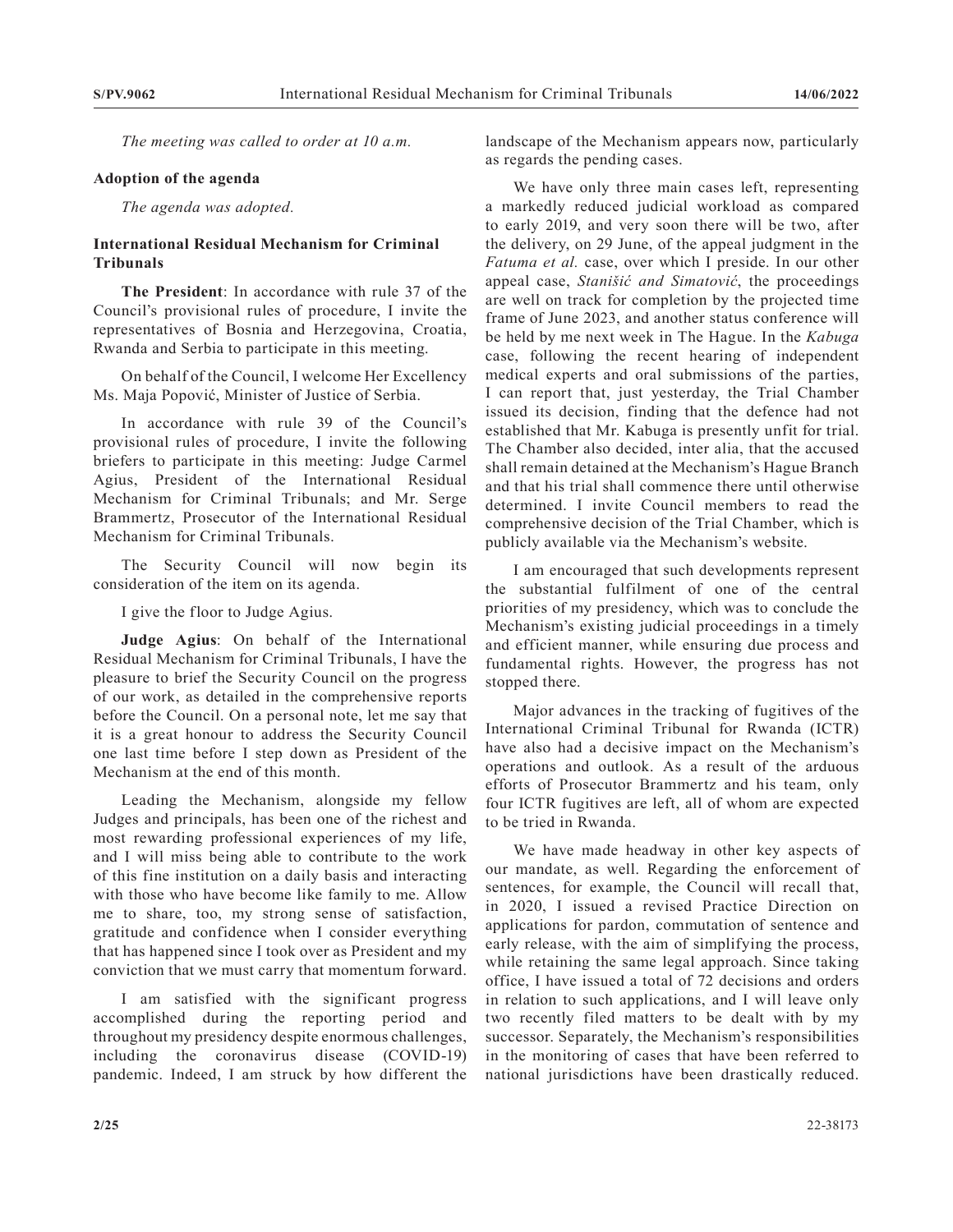When I assumed the presidency, the Mechanism was responsible for monitoring seven cases. Now, only two cases remain.

All the while, steady progress has been achieved in areas as diverse as protecting witnesses, responding to national requests for assistance and managing the archives of the ICTR, the International Tribunal for the Prosecution of Persons Responsible for Serious Violations of International Humanitarian Law Committed in the Territory of the Former Yugoslavia since 1991 (ICTY) and the Mechanism. Our productivity in those respects has been enhanced by the Mechanism's continual efforts to further harmonize and streamline its working methods.

Parallel to the results, there have been some setbacks. To my chagrin, I must now return to the Chamber, where last December I announced that the situation of the acquitted and released persons had been resolved (see S/PV.8927), to report that that is no longer the case; that the binding agreement signed between the United Nations and the Niger to relocate those persons to the Niger's territory has not been honoured. The Registrar of the Mechanism is doing his utmost to find a way through that predicament.

Separately, the contempt case against Petar Jojić and Vjerica Radeta is an illustration of where the Mechanism's ability to secure justice has been thwarted — in that instance, by Serbia's ongoing failure to fulfil the international obligations imposed on all States by the Council in resolution 1966 (2010).

I now turn to the immense gratitude I feel when thinking about my presidency and the collaborative efforts that have given rise to our accomplishments. I can categorically assert that we have all done the best that can be done. First and foremost, I wish to acknowledge the contributions made by our extraordinary staff, whom I thank sincerely. I also pay tribute to the friendship and outstanding service of the Mechanism's judges, who hail from all corners of the globe and whose differing perspectives have immeasurably enriched my own. I also commend my fellow principals, Prosecutor Brammertz, who is present here today, and Registrar Tambadou, for their collegiality and assiduousness.

Finally, I would like to publicly praise my own team members for their steadfast commitment and for how greatly they have inspired me. Of course, the Mechanism's success is not only attributable to those who work for or at the institution. The Mechanism, like its predecessor tribunals, is part of a broader system. Reflecting a shared vision of justice and a determination that the crucial work of those tribunals would be seen through to the very end, the Mechanism was brought into being at the international level but also relies heavily upon stakeholders in the regional and domestic spheres.

Within the United Nations, the sterling support and guidance provided by the members of the Council and the Informal Working Group on International Tribunals are essential for the Mechanism's functioning. Thanks to Council members and the United Nations membership, we are able to continue carrying out the vital mission entrusted to us. In addition, during my time as President, I have especially valued the superb assistance provided by the Office of Legal Affairs.

With respect to the role of States in the fulfilment of our mandate, I recall announcing early in my Presidency that justice does not end with the delivery of judgment. The truth of those words has been borne out time and again, and I highly commend all States that have volunteered to enforce the sentences of persons convicted by the ad hoc Tribunals or the Mechanism. Their exceptional cooperation was apparent at the height of the pandemic, when pursuant to my orders enforcement States provided COVID-19 updates every two weeks.

I also acknowledge the Mechanism's wonderful host States, Tanzania and the Netherlands, which so robustly support us in our mission. Finally, I express my gratitude to the European Union and the Swiss Government, whose funding of outreach and informational activities makes a palpable difference to those living in affected communities.

That brings me to the future and the sense of assurance I mentioned at the beginning of my remarks. Following its fourth review of the progress of work of the Mechanism, the Council will soon adopt a draft resolution concerning our mandate, and the Secretary-General will subsequently appoint the next President from among the judges on the Mechanism's roster. Change is therefore upon us, and with it come possibilities for revitalization and further improvement. I am confident that the Mechanism will continue to thrive under its new leadership, largely because it is in better shape than ever before.

Moreover, after almost a decade of operations, the Mechanism is far closer to realizing the Council's vision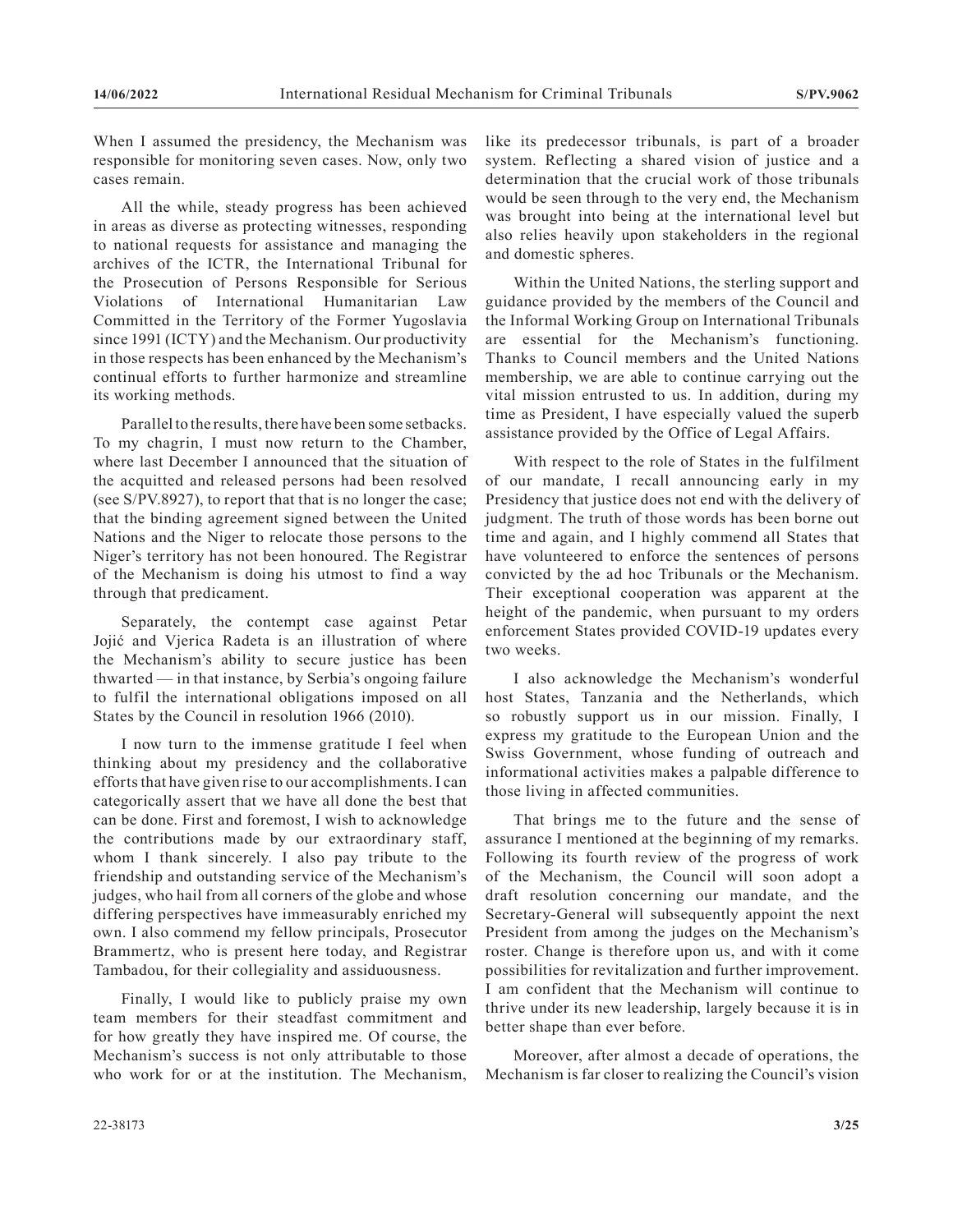of a small and temporary institution — an endeavour that should not be underestimated. It is not easy to head a downsizing institution and counter the deleterious effects of reduced productivity, wounded morale and increased employee turnover. Equally difficult is trying to solidify the "One Mechanism" approach within the Mechanism's unique structure in order to ensure the optimal, most efficient use of resources at our two branches. Still, I am sure that my successor will be more than capable of meeting such challenges.

At the same time, I very much hope that our progress has instilled trust in the members of the Council that, when we say we will deliver results, we mean it, and that the Mechanism will continue carrying out its residual functions in good faith, to the highest of standards.

Nonetheless, I must emphasize once more that many of those activities, including a number of judicial functions, will extend into the foreseeable future and for long after the main cases have concluded, unless the Council decides otherwise. It will be for the Security Council, not for us, to determine the scope of the Mechanism's mandate and to decide if and when certain of our duties should more appropriately be discharged by others. In that and many other respects, we are in the Council's hands.

It is unsettling to be stepping down at a time when the global situation is arguably more precarious than it has been in years. The uncertainties that have plagued us recently show no signs of abating, and I admit that it is not always easy to remain optimistic about the state of international criminal justice.

However, my experiences at the Mechanism and the ad hoc Tribunals have reinforced in me the unshakeable belief that the work of those institutions truly matters; that international justice initiatives can and do succeed, at times beyond all expectations; and that justice will ultimately prevail where there is the political will to seek it. In that light, I urge the international community to draw upon the same courage, determination and imagination it displayed in the 1990s when establishing the ICTY and the ICTR, and in 2010 when establishing the Mechanism.

Finally, the Mechanism will continue to require staunch backing in the years ahead, as well as the meaningful cooperation of those who respect its purpose and foundational principles. There is much work yet to be done and comfort in knowing that the task is a joint one. I again wholeheartedly thank all individuals, States and stakeholders that have shared in the journey of the Mechanism thus far and stood for what is right and just. Their support for our institution and in recent years of my presidency means more than I can express.

**The President**: I thank Judge Agius for his briefing.

I now give the floor to Prosecutor Brammertz.

**Prosecutor Brammertz**: I am grateful for this opportunity to address the Security Council about the activities of the Office of the Prosecutor of the International Residual Mechanism for Criminal Tribunals. My written review and progress reports provide details about our activities and results during the reporting period in relation to our strategic priorities.

At the outset, I would like to express my appreciation to the Security Council for its ongoing review of the Mechanism, as well as to the Office of Internal Oversight Services (OIOS) for its recent report on the Mechanism's methods and work. The review process is an important opportunity for detailed engagement between the Mechanism's principals and Council members.

I am very pleased to be able to inform the Council that, in the past two years, my Office has accounted for half of the fugitives who remained at large following the closure of the International Criminal Tribunal for Rwanda (ICTR). That includes all three of the so-called major fugitives — Félicien Kabuga, Augustin Bizimana and, as we announced just a few weeks ago, Protais Mpiranya, former commander of the Presidential Guard.

Following my appointment as Mechanism Prosecutor in 2016, I made it a priority to bring all remaining fugitives to justice. Following a thorough review of past efforts, my Office took key steps to improve and strengthen our fugitive-tracking efforts. We restructured our tracking team and, with additional funding, recruited investigators and analysts with the needed skills. We also fundamentally reoriented our work. We combined in-depth investigations with advanced analytical techniques, including for complex telecommunication, financial and network data. The results we have achieved matter.

For the victims of the 1994 genocide against the Tutsi, it is intolerable that those indicted for horrific crimes remain unaccounted for. While nothing can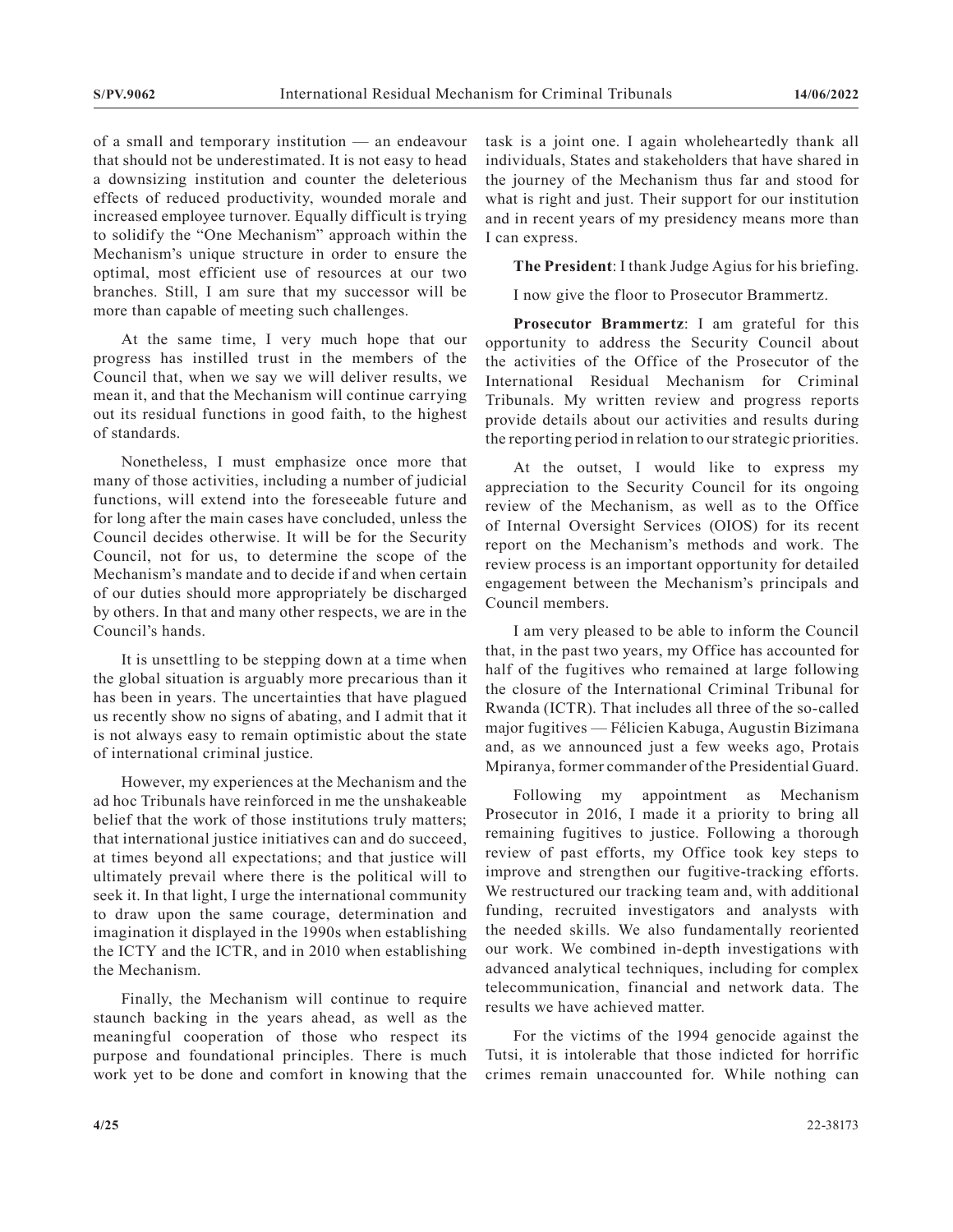erase the victims' pain, we hope they feel satisfied that the hunt for fugitives continues.

For the Security Council and the international community, successes like these again demonstrate the strength of the international community's commitment to the victims and its determination to achieve justice, despite the passage of time. And for the Mechanism and my Office, we have moved closer to bringing this important mandate to completion. There are now only four fugitives remaining, including our top priority — Fulgence Kayishema.

In that regard, I can report that, after several challenging years, progress is now being made with the Republic of South Africa. Thanks to the support of the President of South Africa and his Cabinet, an operational task team was recently established to assist my Office. Our teams held productive discussions in Pretoria just three weeks ago, and my Office has submitted its first set of taskings. We are confident that, with the full and effective cooperation of South Africa, Kayishema's flight from justice will soon be brought to an end. Our ambitious goal is to account for all four outstanding fugitives by the time the Security Council next reviews the Mechanism's work.

We are also continuing our efforts to complete our remaining trials and appeals. In the *Kabuga* case, my Office is ready for the trial to start. We have also undertaken significant efforts to ensure that the trial can be completed swiftly. We have submitted the evidence of most of our witnesses in writing, which should substantially reduce the in-court time required to present our case and, ultimately, the length of the trial.

My Office further continues to litigate our ongoing appeals. In the *Fatuma et al.* case, we look forward to the announcement of the judgment at the end of the month. In the *Stanišić and Simatović* case, we completed our written arguments earlier this year and are now preparing for oral arguments.

My Office remains committed to achieving justice for the victims in Rwanda and the former Yugoslavia, while taking all measures within our responsibility to complete those final cases as soon as possible.

Recognizing that national courts are continuing the work of the ICTR and the International Tribunal for the Former Yugoslavia, the Security Council mandated my Office to respond to requests for assistance from domestic investigators and prosecutors around the world. Accordingly, assisting national jurisdictions

prosecuting international crimes committed in the former Yugoslavia and Rwanda continues to be a priority.

As my Office moves closer to completing our last cases and accounting for the final fugitives, it is important to remind ourselves that thousands of cases still need to be completed in national courts. The Prosecutor General of Rwanda is still seeking to prosecute more than 1,000 fugitives indicted for genocide.

In Bosnia and Herzegovina, Croatia and Serbia, there are still more than 3,000 suspected perpetrators of war crimes, crimes against humanity and genocide to be investigated and prosecuted. My Office's assistance is essential to completing that work. Our evidence collection contains more than 11 million pages of testimony, reports and records that national prosecutors need. Our staff have expert knowledge of the crimes and the perpetrators.

That is reflected in the number of requests for assistance we receive each year. Ten years ago, in 2013, we received approximately 100 requests for assistance. In each of the past two years, we received nearly 400. Recent requests are also of greater complexity and significance. In the light of the large number of cases still to be completed and national war crimes strategies in the countries of the former Yugoslavia, we anticipate that those trends will continue for a number of years to come.

Yet, despite the support we are providing, national prosecutors still face other critical challenges. In the former Yugoslavia, the most significant issue remains regional judicial cooperation. Recently, my Office facilitated a number of positive developments between Bosnia and Herzegovina and Serbia. The respective chief prosecutors continue to exchange evidence and case files to ensure greater accountability, even if there is certainly still room for improvement.

Unfortunately, both countries are experiencing severe difficulties obtaining cooperation from Croatia. As my written report details, the Croatian Government is taking political decisions to block the justice process. For example, prosecutors in Bosnia and Herzegovina are waiting for cooperation in more than 80 cases, some of which have been pending for up to seven years.

I remember very well that, a decade ago, Croatia was at the forefront of efforts to improve regional judicial cooperation in war crimes cases. Today, unfortunately,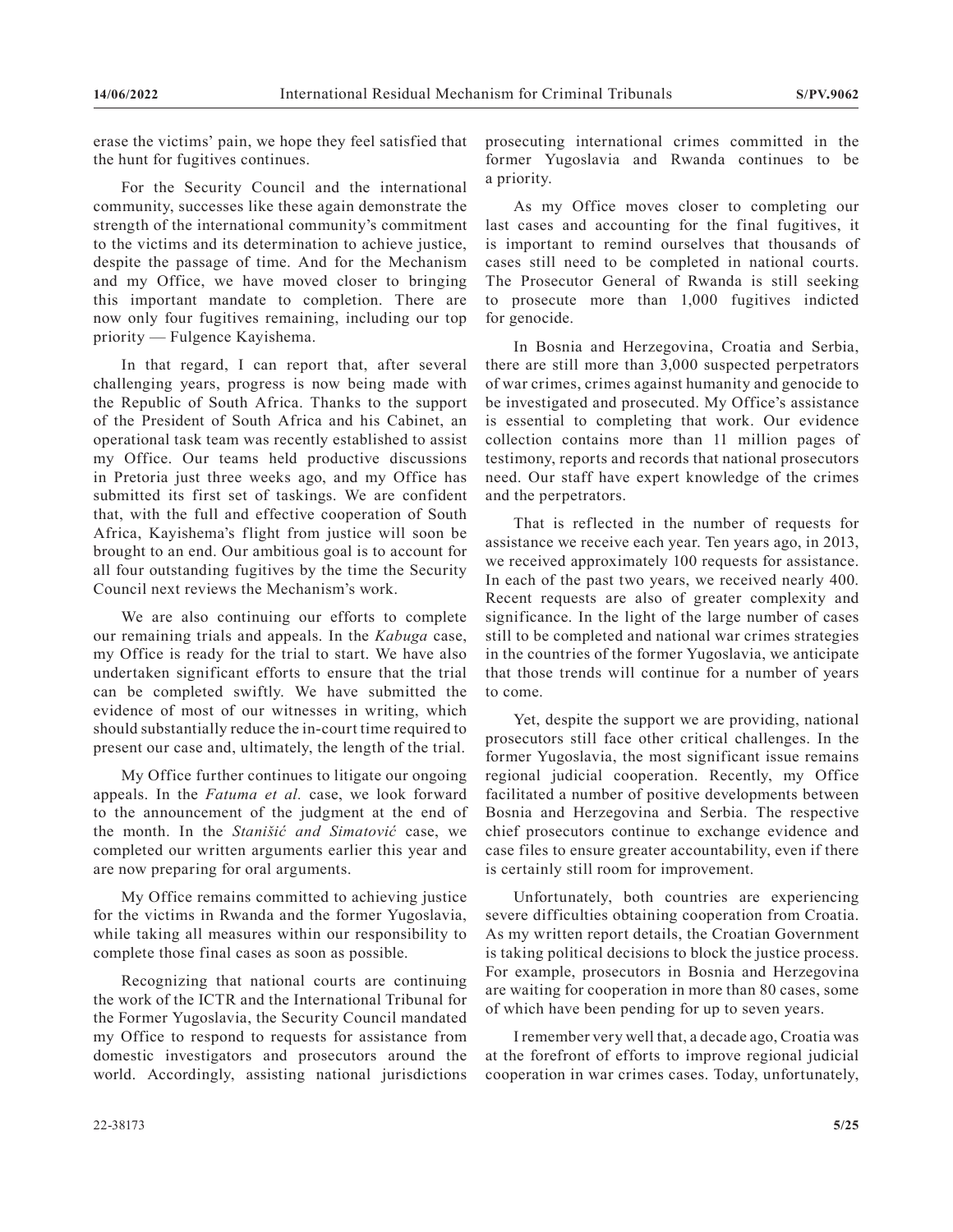there is a widespread impression that in Croatia there is still the desire to pursue justice for Croatian victims, but not for victims of other ethnicities.

There is a simple step Croatia can take to start changing that view — send all pending requests for assistance currently blocked by the Ministry of Justice to the relevant judicial authorities and encourage them to urgently process those requests.

I also urge the countries of the former Yugoslavia to put their political differences aside and significantly increase their cooperation in the search for missing persons. That is a humanitarian imperative.

With respect to Rwanda, my Office has regularly noted that greater efforts are needed to ensure accountability for génocidaires who fled to other countries, particularly in Europe and Africa. Prosecutors in those countries are well-aware that Rwandan nationals suspected of genocide are living in their countries. The challenge is fundamentally about priorities and resources and, sometimes, a lack of political will.

While it is of course understandable that Governments direct police and prosecutors to focus on crimes being committed today, that cannot be an excuse for failing to investigate and punish crimes of genocide committed in Rwanda two decades ago. Our commitment to ending impunity and ensuring accountability for international crimes must be truly universal.

My Office will continue to work with our national partners to respond to their requests for assistance and overcome the challenges they face. The victims of the 1994 genocide against the Tutsi in Rwanda and the crimes committed during the conflicts in the former Yugoslavia continue to look to my Office and the Security Council for support.

More broadly, in relation to both Rwanda and the countries of the former Yugoslavia, genocide denial and the glorification of war criminals persist. There can be no tolerance for such behaviour, which insults the victims and sows the seeds for future conflict.

In relation to the ongoing review process and the report of OIOS, my Office is grateful that our commitment to realizing the Council's vision of the Mechanism as a small, temporary and efficient structure continues to be recognized.

OIOS found that my Office took steps during the review period that reflected a focus on operationalizing the Security Council's mandate. OIOS further noted that even with skeletal staff numbers, the Office of the Prosecutor flexibly reconfigured operations as necessary to deliver results and redeployed resources to where they were most required. OIOS concluded that my Office has implemented its recommendation that we support and strengthen staff morale, a particular challenge in a downsizing institution. In this regard, OIOS found that as the office has downsized, the smaller team benefited from management's efforts to promote a more positive work environment.

With respect to our results, my Office is pleased that during the review period, important steps were taken to deliver on our mandate. We secured convictions in three important cases, the trials in *Stanišić and Simatović* and *Nzabonimpa et al.*, as well as the *Mladić* appeal. As I noted previously, in the last two years, we accounted for half of the remaining fugitives who remained at large following the closure of the ICTR. These are meaningful results that delivered justice for the victims while also bringing these residual functions closer to completion. As we look ahead, my Office will continue to employ the methods and practices that have established a proven track record of success in recent years.

In conclusion, we would like to take this opportunity to recognize the achievements of President Agius during his time in office and thank him for his leadership of our Tribunal. During his presidency, the Mechanism realized important successes. A number of significant judgments were delivered in accordance with the judicial timelines. And under his leadership the principals established a much closer working relationship to guide the Mechanism through immense challenges such as the coronavirus disease pandemic. Finally, for my Office, we remain grateful for the continued support of the Security Council in all of our efforts.

**The President**: I thank Judge Brammertz for his briefing.

I would like to draw the attention of speakers to paragraph 22 of presidential note S/2017/507, which encourages all participants in Council meetings to deliver their statements in five minutes or less, in line with the Security Council's commitment to making more effective use of open meetings.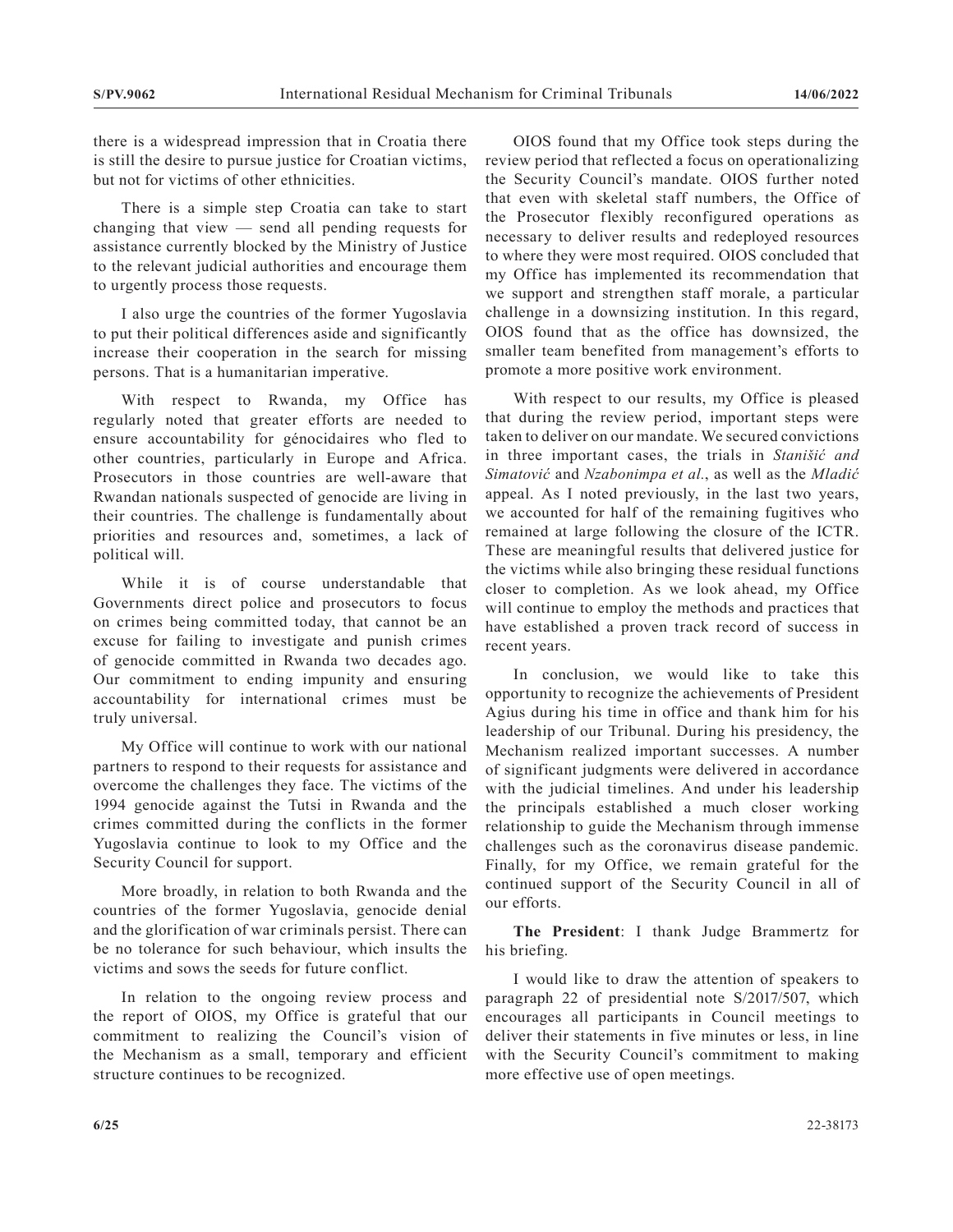I now give the floor to those Council members who wish to make statements.

**Mr. Biang** (Gabon) (*spoke in French*): I thank you , Mr. President, for holding this debate on the International Residual Mechanism for Criminal Tribunals. I would like to thank President Carmel Agius and Prosecutor Serge Brammertz for their respective briefings on the fourth report on the progress of the work of the Mechanism, pursuant to Security Council resolution 1966 (2010). I welcome the presence among us of our colleagues from Bosnia and Herzegovina, Croatia, Rwanda and Serbia. As Chair of the Informal Working Group on the International Tribunals, I would like to acknowledge the work done by my predecessor and thank all the members of the Informal Working Group for their commitment to the role assigned to us by paragraph 9 of resolution 2529 (2020).

The Council has been consistent in its attention and support for the activities of the International Residual Mechanism. On 31 March this year, in its presidential statement S/PRST/2022/2, the Security Council requested the Mechanism to report on the completion of the tasks entrusted to it, together with a detailed timetable of ongoing cases and elements that could have an impact on the expected date of closure of those cases and other matters within its competence. In the same vein, the Council instructed the Informal Working Group on International Tribunals to thoroughly review the Mechanism's report and the report on the evaluation of the Mechanism's methods and work. The status update given earlier by President Carmel Agius and Prosecutor Serge Brammertz's report attempt to show that the Council was right to trust and invest in the Mechanism to bring justice to victims of international crimes in Rwanda and the former Yugoslavia.

It is clear that the considerable progress made by the Mechanism during the biennium, despite the many challenges it faced from the health crisis caused by the coronavirus disease pandemic, is a testament to its genuine commitment to fulfilling all aspects of its mandate, while taking into account the imperatives of the time frame. The vocation of the Mechanism is to render justice and leave no room for impunity in the face of the most serious crimes against humanity, knowing that the volume and complexity of these crimes requires human, financial and logistical resources commensurate with the objectives to be achieved and the responsibilities to be assumed.

We must recognize and acknowledge that the Mechanism has taken on its task in a convincing manner. The arrest of Félicien Kabuga, the tracking down of fugitives, the recent confirmation, after lengthy investigations, of the deaths of Protais Mpiranya and Phénéas Munyarugarama, in addition to the convictions of Ratko Mladić, Jovica Stanišić and the four accused in *Nzabonimpa et al.*, are all facts that clearly reflect a mobilization of criminal justice against impunity and the affirmation of the rule of law under the impetus of the Security Council. This meticulous work must be completed without prejudice, of course, to taking into account specific data vis-à-vis personnel, tasks, costs and forecasts relating to the duration of residual functions.

The constant support of the Security Council is essential for the timely completion of the Residual Mechanism's mandate. It is fundamental that the Council fully ensure the smooth functioning of the Tribunals' work until all the assigned objectives are achieved, both at the level of the Office of the Prosecutor and at the level of the Trial and Appeals Chambers. Beyond the support of the Council, cooperation with national courts is also crucial in view of the recurrent referrals of cases to national jurisdictions. The importance of cooperation between States and the criminal courts is crucial in order to maximize the collection of evidence that is indispensable for the opening of judicial investigations, which are laborious, in order to establish the facts of alleged crimes, particularly in Rwanda. In this regard, it is important to strengthen the capacities of national judicial systems and the training of national judicial personnel, particularly magistrates.

The Mechanism was established to fight impunity for those responsible for serious violations of international humanitarian law and to ensure that all persons indicted by the International Criminal Tribunals for Rwanda and for the former Yugoslavia, including those who are still at large, can be tried. The International Residual Mechanism must complete its mandate because many challenges remain, including the active search for indicted fugitives, finding and arresting them so that they can be held accountable for their actions, the closure of pending proceedings and appeals, the resettlement of those acquitted or convicted who have served their sentences, and raising awareness of the fight against glorifying perpetrators of atrocities and of the denial of serious crimes. Clearly, the work is far from over.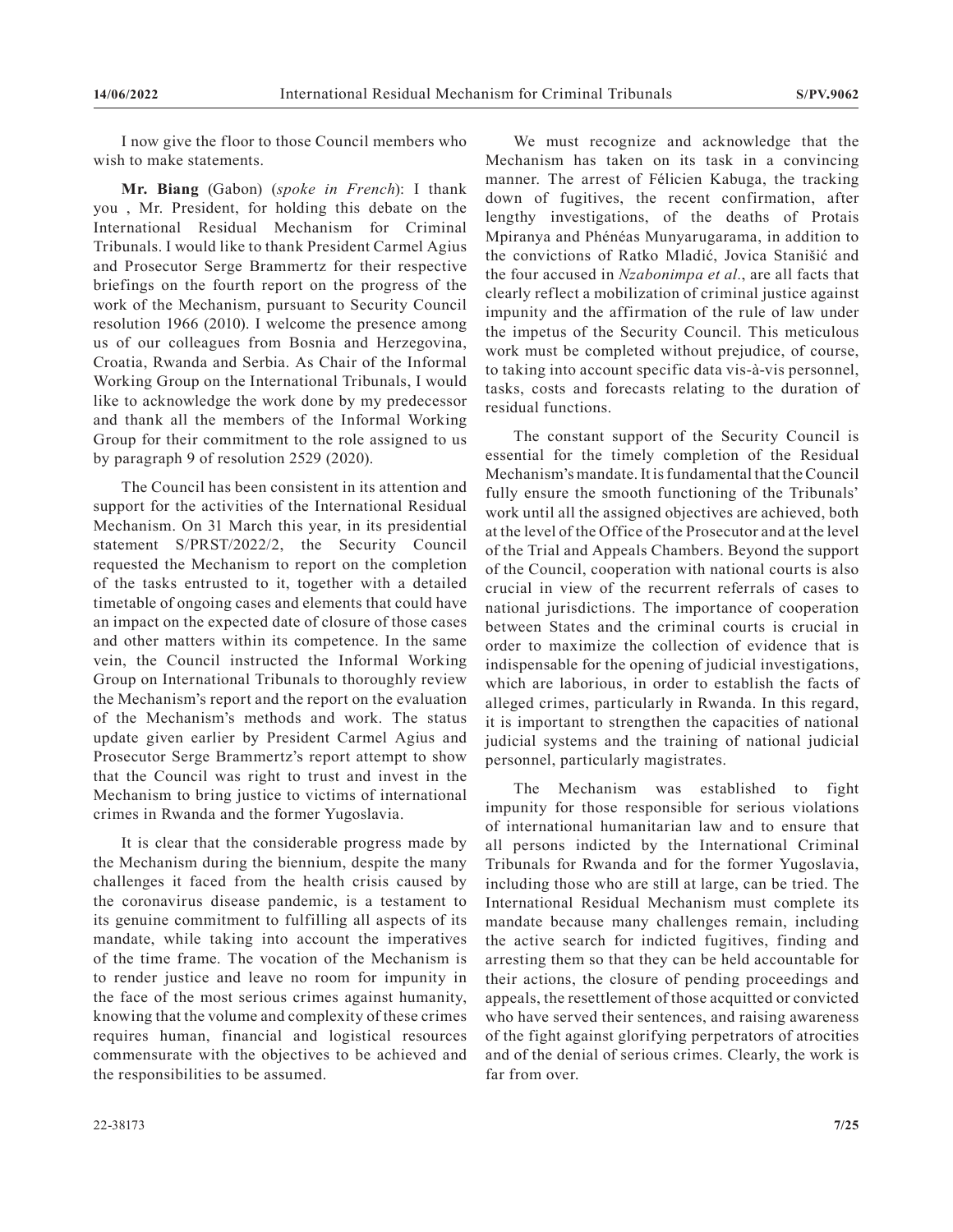I would like to conclude by reiterating to President Carmel Agius, who is stepping down, our appreciation for his remarkable commitment and dedication throughout his tenure as head of the Mechanism, where he displayed tireless zeal for justice and accountability. We wish him well in his future endeavours.

**Mr. Kuzmin** (Russian Federation) (*spoke in Russian*): We welcome the presence of Judge Agius and Mr. Brammertz.

We are compelled to note that, over the past six months, the International Residual Mechanism for Criminal Tribunals — the very name of which includes the word "residual" — did not make any progress in the planned completion of its activities. The resolution establishing the Mechanism (resolution 1966 (2010)) emphasizes that its functions and size will decrease over time. Yet we have not seen any real cuts in terms of staff or budget. The progress allegedly made, and so enthusiastically announced from report to report, should be considered over a broader period of time to make it clear that, for example, the Mechanism currently employs the same number of staff as it did in 2017. In other words, over the past five years there has been no real downsizing — only time-wasting tactics and bureaucratic obfuscation.

Let us underscore that the Mechanism has only three cases before it. By July, it will be down to two cases, with one at first instance and one at appeal. No new cases are foreseen — unless the Mechanism cannot resist the temptation to use contempt of court cases as a tool to prolong its own existence. Why it continues to retain so many staff in such circumstances, we do not know.

The next biennial review of the Residual Mechanism is now under way, the results of which will determine the parameters of its further functioning. We trust that the process will help the Mechanism's leadership undertake the necessary efforts to draw down its work as soon as possible.

Efficiency in the use of available resources was never the strong suit of the respective International Criminal Tribunals for Rwanda (ICTR) and the former Yugoslavia (ICTY). It is regrettable that the Mechanism has inherited that characteristic. From its most recent report, it is clear that the Mechanism has been chasing ghosts throughout its entire existence. It turns out that one of the so-called major fugitives, Mr. Protais Mpiranya, has been dead for 15 years, while another,

Mr. Phénéas Munyarugarama, has been dead for 20 years. Their deaths have only just come to light, which is hardly evidence of outstanding efficiency.

We regret that the ICTR and the Mechanism failed to bring those prime suspects to justice. Our delegation has been closely monitoring compliance with the rights of the persons under the supervision of the Mechanism. We are concerned about the information in the report on the death in Arusha of one of the acquitted persons. We note the lack of details provided on the circumstances surrounding that death.

A year has passed since the dismissal of the appeal by Mr. Ratko Mladić, who remains under the Mechanism's supervision. We are concerned by the news of his deteriorating health. We call on the Mechanism to redouble its efforts to monitor the medical condition of supervised persons and ensure that they receive timely and qualified medical assistance in accordance with resolution 2529 (2020).

I am speaking at the beginning of this meeting, but I have no doubt that those members who speak after me today will discuss at length the so-called legacy of the Mechanism and the Tribunals. Much has also been said on that topic by the leadership of those bodies. At the same time, there is a growing practice of denying the results of the work of those bodies, including the glorification of some persons convicted by them. Let us try to grasp precisely what kind of legacy the Tribunals and the Mechanism will leave behind and whether it will make a real contribution to the process of inter-ethnic and interfaith reconciliation in the Balkans.

Despite the high hopes placed on it, from its very inception the Mechanism has followed in the footsteps of the one-sided and politically biased ICTY. The anti-Serb bias in its investigations and the conviction that the events of the 1990s were the exclusive responsibility of the Serbian people has not disappeared. It is not merely a question of considering how many persons from each ethnic group have been convicted by the ICTY and the Mechanism, which would be a gross oversimplification. The main questions to consider are who exactly was convicted — or not convicted — of what particular crime and what happened to the leaders of each of the parties.

In that connection, the release, on 7 January 2011, of the report of the Parliamentary Assembly of the Council of Europe on the atrocities committed by the leadership of the Kosovo Liberation Army between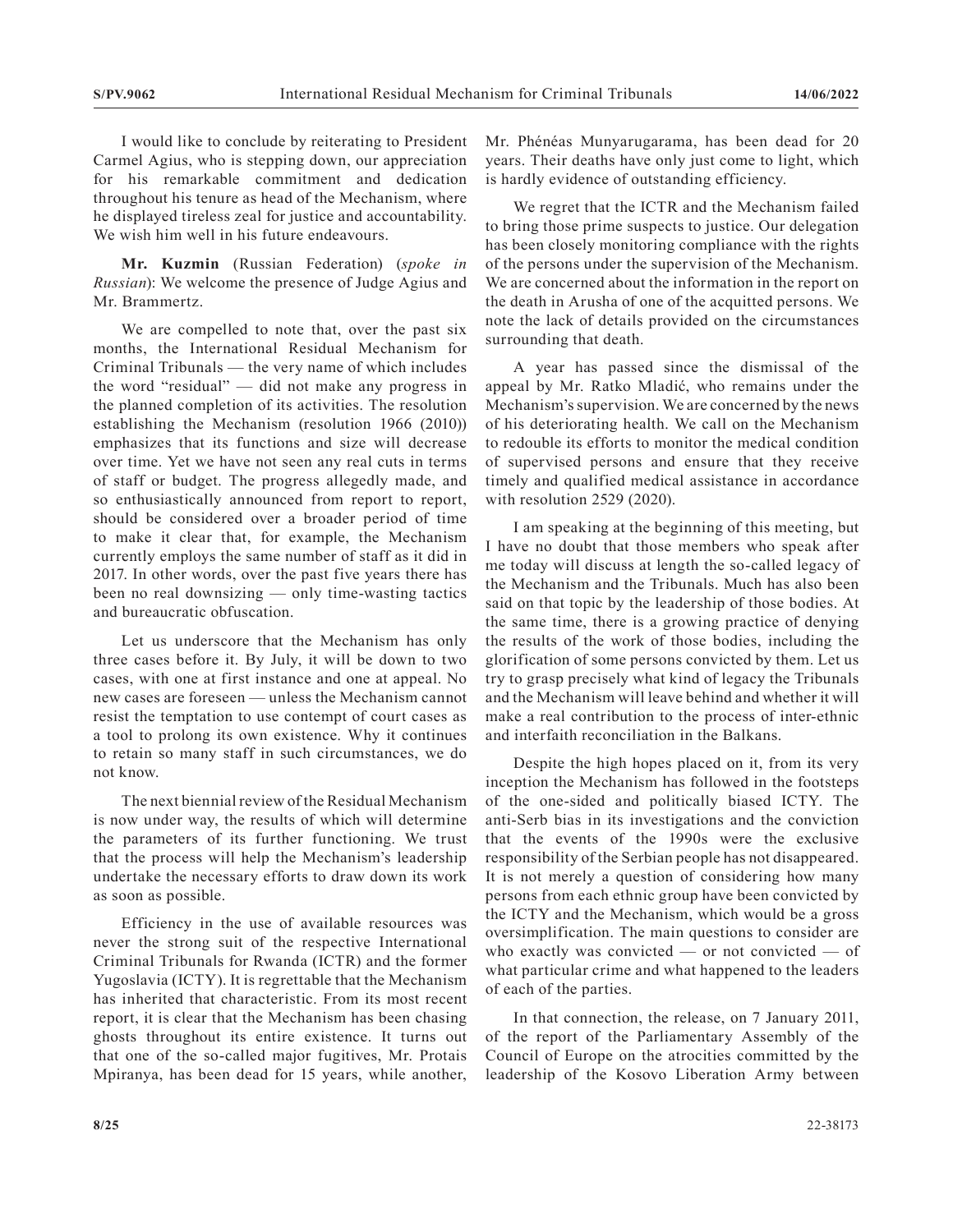1998 and 2000, including crimes against humanity, war crimes, systematic kidnappings and murders, as well as large-scale trafficking in human organs, was a real revelation.

Surprisingly, the ICTY and its successor, the Residual Mechanism, had no questions for those mentioned in the report. During interviews, witnesses spoke of organ harvesting and other inhumane acts committed by the leaders of the Kosovo Albanians, but the ICTY did not consider it necessary to bring any of them to justice and did not even launch an investigation. That is all there is to know when it comes to the impartiality and objectivity of the ICTY, the Mechanism and the international criminal justice system in general.

The protection afforded by the ICTY convinced the leaders of the illegitimate territorial entity that was illegally torn away from Serbia, once and for all, of their own infallibility. Those bandits and criminals, who have blood on their hands, were suddenly transformed into respectable politicians who were lauded as national heroes, gave interviews, shook hands with European leaders and, until very recently, enjoyed freedom and impunity.

I would like to ask our Western colleagues, who are so fond of talking about a victim-centred, rightsfocused approach, what they think it was like for the families of those people who were sold into slavery or had their organs harvested to see the likes of Mr. Hashim Thaçi, Mr. Ramush Haradinaj and their accomplices on political tours and trips around Europe? Where in all of that did the fight against impunity feature?

The initiative to establish the Kosovo Specialist Chambers to investigate the atrocities committed by the Albanians does not resolve the question of why the ICTY has turned a blind eye to such egregious crimes in all the years of its existence. The ICTY was supposed to be committed to bringing the perpetrators of the most serious crimes to justice. Its policy of selective hearing is an indelible stain of shame that will forever remain part of the legacy of the ICTY and the Residual Mechanism. As for the Kosovo Specialist Chambers, that initiative is long overdue, to put it mildly, by some 20 years. Even now, it is in no hurry to hand down convictions.

Indeed, the mandate of the Kosovo Specialist Chambers was deliberately constructed with various loopholes that are now skilfully exploited by lawyers. For example, they now demand that charges be

dropped for criminal acts perpetrated before mid-1998 or after 10 June 1999, or committed in the territory of Albania. Why is it necessary to drop charges for crimes committed in the territory of Albania? Who is interested in the industrial-scale kidnapping of Serbs, the harvesting of their organs and the sale of those organs to wealthy individuals in Europe and beyond that took place during the Balkan war?

**Ms. Bhat** (India): I take this opportunity to thank Judge Carmel Agius, President of the International Residual Mechanism for Criminal Tribunals (IRMCT), for his briefing and Prosecutor Serge Brammertz for presenting the twentieth progress report concerning the Residual Mechanism.

The Residual Mechanism, in line with the mandate of the Security Council, has played an important role in supporting the Member States concerned in addressing issues related to impunity, justice and reconciliation. In that context, my delegation appreciates the able stewardship of Judge Agius as President of the IRMCT and thanks him for ensuring that the Mechanism remains on track and continues to deliver.

The coordination among the three principal organs — the Chambers, the Prosecutor and the Registry— in ensuring the fulfilment of the Mechanism's results-oriented mandate deserves appreciation. The efforts made to ensure business continuity to the extent possible under the extraordinary circumstances that the Mechanism sometimes faced is commendable. We are hopeful that those efforts will help in adhering to the timelines laid down for case completion.

We welcome the appointment of Judge Fatimata Sanou Touré of Burkina Faso and Judge Margaret deGuzman of the United States of America to the roster of Mechanism judges. The appointment of female judges to the Mechanism's roster is a positive step towards the establishment of gender parity at the highest levels within United Nations bodies.

We reiterate the importance of implementing the mandate of the Mechanism strictly in accordance with the principles of justice, impartiality and fairness. We acknowledge the progress made on other judicial matters during the reporting period, such as the variation of protective measures, access to confidential materials for use in cases before domestic jurisdictions and the relocation of acquitted and released persons. We also note the work of the Prosecutor's Office in its other residual functions.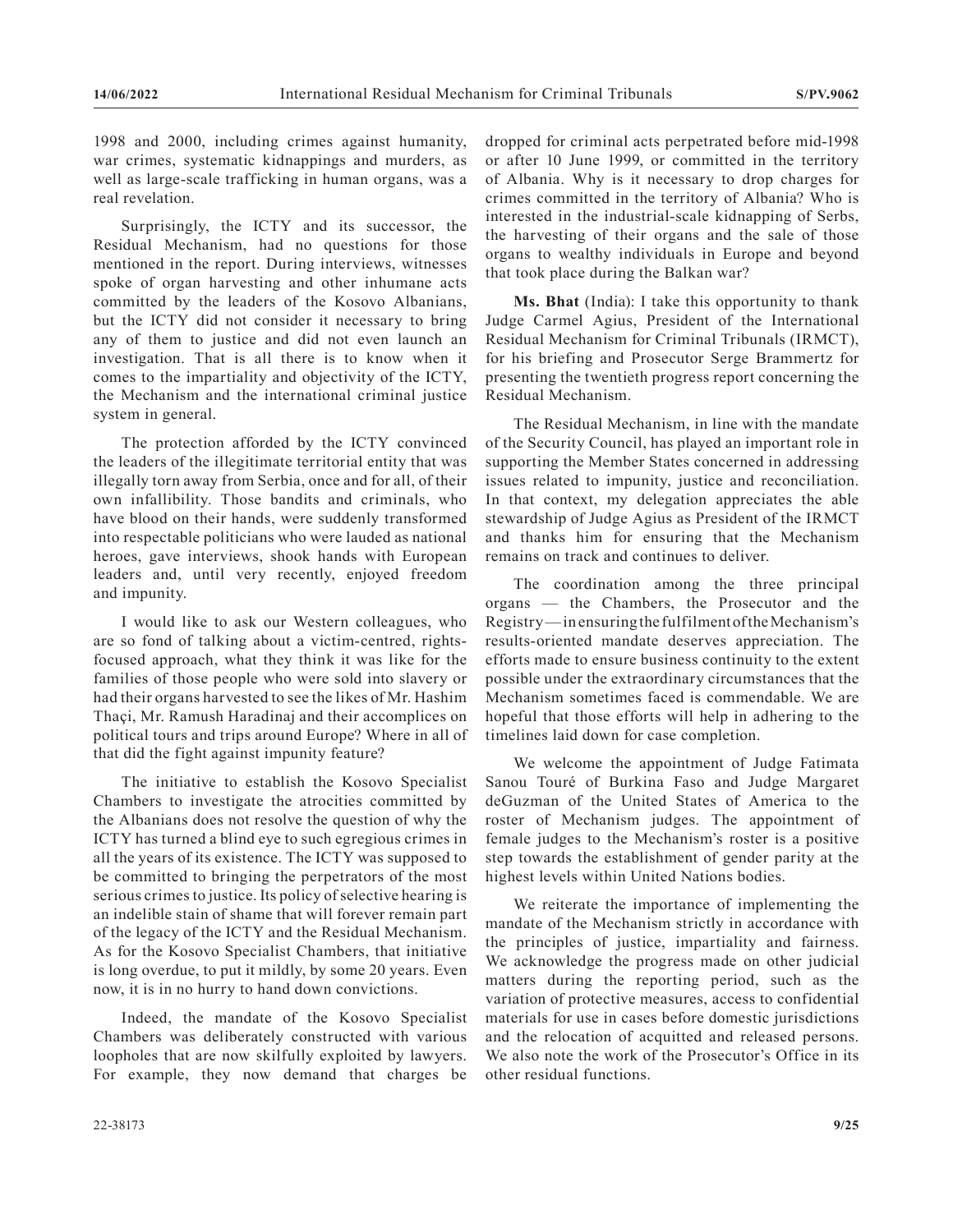We also look forward to an early resolution of the impasse faced by the Mechanism in the context of the acquitted and released persons who have relocated to the Republic of the Niger. That is a humanitarian issue that needs to be addressed with urgency and sensitivity. We welcome the efforts made by the Mechanism towards resolving their predicament. We firmly believe that the situation can be successfully addressed through the collective use of the Mechanism's political, diplomatic and administrative efforts.

The Mechanism should continue to make headway in its remaining residual functions, including by protecting victims and witnesses, tracking the remaining fugitives of the International Criminal Tribunal for Rwanda, extending assistance to national jurisdictions and managing the archives of the ad hoc Tribunals and the Mechanism.

In conclusion, let me once again reiterate that we encourage the Mechanism to take the necessary measures to keep the trial and appeal schedules on track and, in keeping with its mandate, to assist in the capacity-building of national judicial authorities in relevant countries.

**Mrs. Dime Labille** (France) (*spoke in French*): I thank President Agius and Prosecutor Brammertz for the clear presentation of their report. We also thank the entire staff of the International Residual Mechanism for Criminal Tribunals, based in Arusha, The Hague and Kigali, for their contribution to the proper functioning of the Mechanism and more generally to international criminal justice. The report before us today is a valuable tool for better understanding the progress made by the Mechanism and the challenges it must face. It is an important exercise in transparency, which must be translated into concrete results.

The Mechanism can claim many achievements in the area of judicial activities. Indeed, three judgments have been handed down, two fugitives have been declared dead and one — Mr. Félicien Kabuga — has been indicted. Those results speak for themselves, and we will continue to follow further developments. The three appeals proceedings and the indictment of Mr. Kabuga herald a milestone year for international criminal justice. In that context, it is imperative for the Mechanism to receive the necessary financial resources to fulfil its mandate.

We commend the Mechanism once again on adapting its work to the circumstances related to the health crisis. The Mechanism has successfully demonstrated its effectiveness and relevance. Concrete measures have been taken, including through in-depth coordination among its three organs. The institutionalization of such dialogue represents significant progress in its working methods, and we strongly encourage the Mechanism to continue to make progress in that regard.

International criminal justice cannot be effective without the full cooperation of States. The arrest of Mr. Kabuga in France was made possible thanks to the fugitive-tracking strategy developed by the Office of the Prosecutor, with the support of the Registry and the cooperation of France and its specialized judicial services. That strategy is based on intensive diplomatic engagement and multiple partnerships with national authorities. Such a process would not be possible without States' cooperation. We once again urge States to help in the arrest of the four remaining fugitives in order to ensure that justice is done for the victims. Combating impunity is in everyone's interest.

With regard to the cases referred to national courts, France recalls that the trial of Laurent Bucyibaruta began in Paris on 9 May. At the national level, the Mechanism also plays an indispensable role in monitoring and advising national judicial authorities. That task represents a significant workload for the specific organs, but it is also very useful for strengthening the effectiveness of national jurisdictions and, consequently, criminal justice as a whole.

The mandate conferred upon the Mechanism by the Security Council established it as "a small, temporary and efficient structure, whose functions and size will diminish over time" (*resolution 2529 (2020), para. 6*). Accordingly, we note the recent achievements concerning the fulfilment of its mandate as mentioned in the most recent report of the Office of Internal Oversight Services. Its observations are particularly positive: two out of four recommendations have been implemented and no new ones have been issued by the Office. The report demonstrates the Mechanism's continued efforts to remain within the bounds of its temporary mandate.

We call on the Mechanism to pursue the implementation of the most recent recommendations. France encourages the Mechanism to pursue its efforts in ensuring diversity within its ranks through multilingualism and the representation of different legal systems.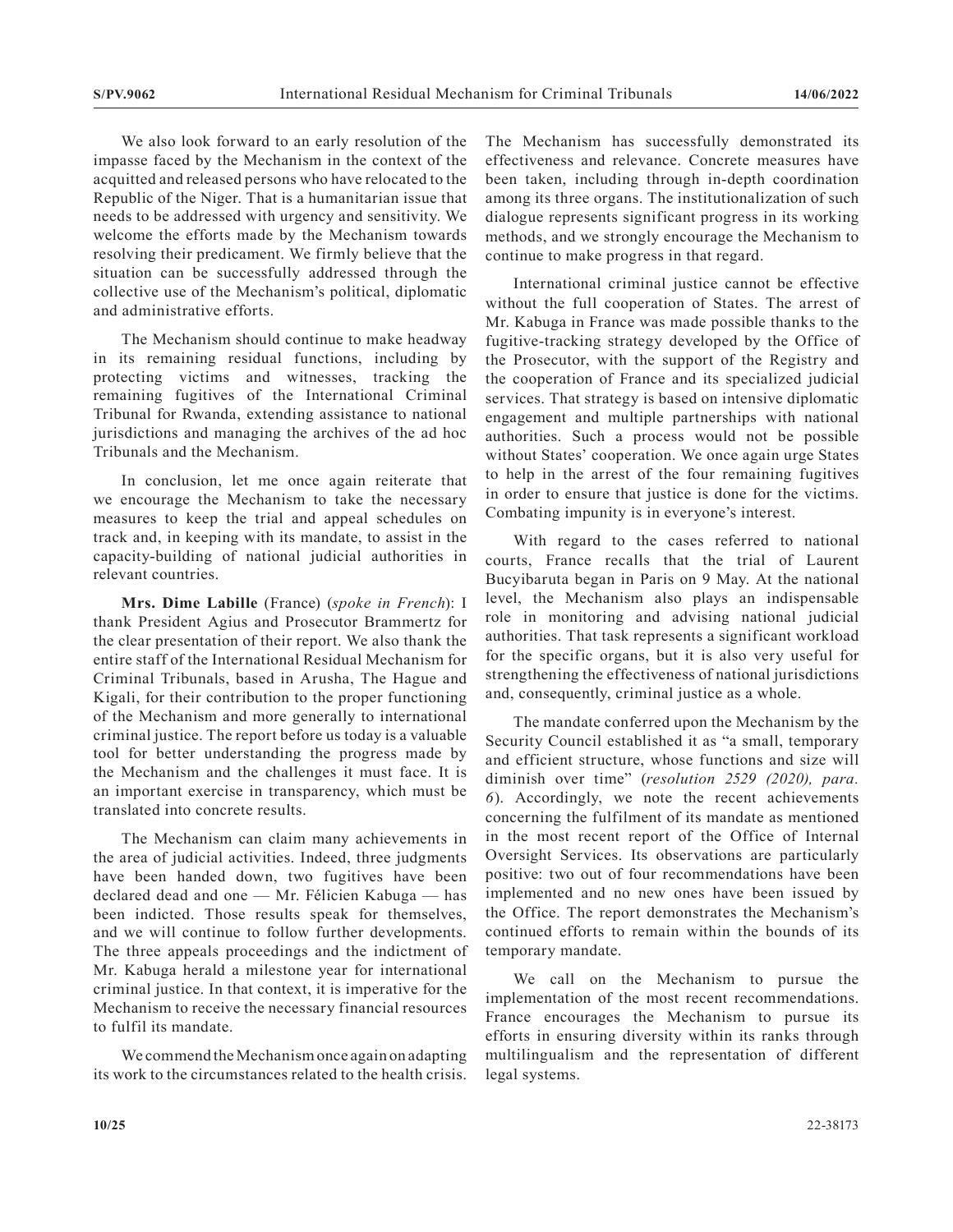Lastly, we reiterate our full confidence in the Mechanism and our support for its work in the fight against impunity.

In conclusion, let me take this opportunity to congratulate President Agius for the outstanding commitment he has shown during his term at the helm of the Mechanism. We note with regret his decision not to present his candidacy for another term but look forward to benefiting from the skills and experience he will bring to the Mechanism as a judge.

**Mr. Agyeman** (Ghana): At the outset, I convey my delegation's appreciation to the President of the International Residual Mechanism for Criminal Tribunals, Mr. Carmel Agius, and the Prosecutor of the Mechanism, Mr. Serge Brammertz, for their presentation of the twentieth progress report of the Mechanism to the Council, which provides Member States with an overview of the progress of work and the challenges facing the Mechanism. Since this is the last briefing by Mr. Agius as President of the Mechanism, Ghana wishes to take this opportunity to express its deep appreciation for his dedication and service during his presidency and to express its support for his renomination by the Secretary-General as a judge of the Residual Mechanism.

My delegation acknowledges the important role of the Mechanism in ending impunity and holding accountable to justice the remaining perpetrators of the atrocity crimes committed in the former Yugoslavia and Rwanda. It will support all constructive efforts in that regard.

With regard to the report, Ghana would like to make the following four points.

First, concerning the issue of the relocation of acquitted and released persons by the Mechanism to third States, Ghana encourages the Mechanism to continue with its diplomatic efforts to find an amicable solution with the receiving States. In pursuance of the diplomatic approach, Ghana further encourages the Mechanism to engage with all relevant stakeholders, including the States of origin of released persons.

We also call for the cooperation of States in the enforcement of sentences and reiterate our thanks to the Governments of Austria, Belgium, Estonia, Finland, France, Germany, Italy, Norway, Poland, Sweden and the United Kingdom of Great Britain and Northern Ireland for assuming additional responsibilities by agreeing to enforce the sentences of one or more convicted persons. We encourage those considering enforcing sentences in the future to do so.

Secondly, Ghana pledges its support for the efforts of the Mechanism to arrest fugitives on the run. No matter how long it takes to arrest those fugitives, we as a Council cannot forget the survivors and families of the victims of atrocity crimes, and we must therefore sustain the demands of justice and accountability without limitation over time. As much as the wheels of justice may sometimes grind slowly, we reiterate that it is also our collective responsibility to seek justice for the victims by holding accountable the perpetrators of heinous atrocity crimes. The only way the survivors and the families of victims can find closure is for the perpetrators of such heinous crimes to be brought to justice.

Thirdly, Ghana notes with appreciation the ongoing collaboration between the Office of the Prosecutor and national investigations and prosecutions in the provision of access to evidence and information in response to the high volume of requests concerning those crimes. That is a positive development, as it helps to build the capacities of the officers in the national prosecutions of the affected countries in line with the principle of complementarity.

Fourthly, Ghana applauds the cooperation between the Mechanism and the Office of Internal Oversight Services (OIOS) in completing the Mechanism's residual functions in an efficient and effective manner and welcomes the role that the oversight bodies play in assisting its management to do so. It is gratifying to note that not only did OIOS perform its biennial evaluation of the methods and work of the Mechanism in preparation for the current mandate review, but that its Internal Audit Division also performed a number of audits on specific sections or topics. That is a step in the right direction towards the early completion of the work of the Mechanism.

In conclusion, I would be remiss if I ended this statement without applauding the untiring efforts of the President and the Prosecutor of the Mechanism and their staff, despite the strictures of the coronavirus disease, in carrying out their mandate to bring the perpetrators of atrocity crimes to justice. While commending the President, the Prosecutor and staff of the Mechanism, Ghana urges all States to cooperate with the Mechanism in order to enable it to complete its mandate in line with paragraph 13 of resolution 2529 (2020), which notes the conclusion of the Council's review of the progress of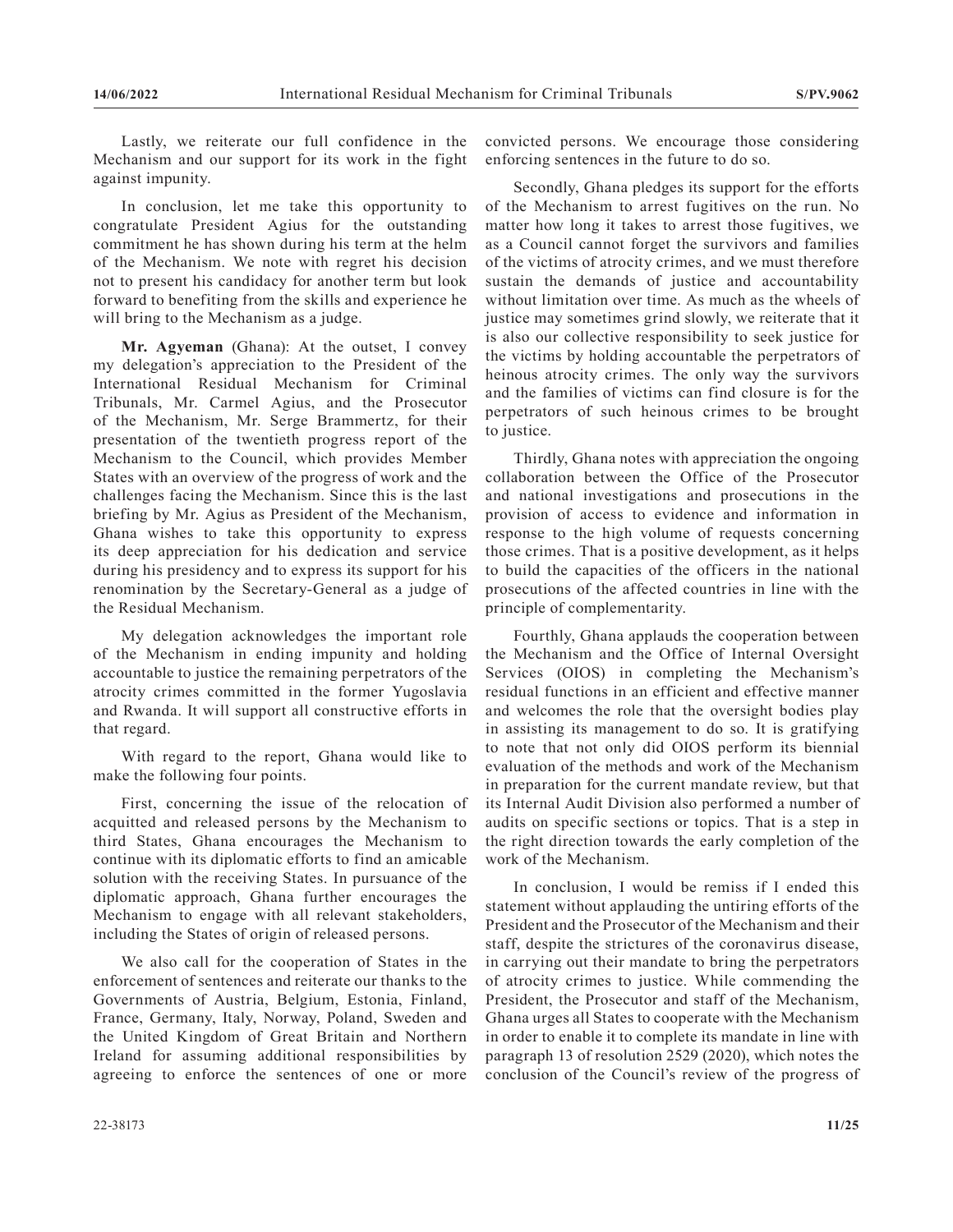the work of the Mechanism, including in completing its functions.

**Mr. Wickremasinghe** (United Kingdom): As Judge Agius addresses us for the last time as President of the International Residual Mechanism for Criminal Tribunals, I congratulate him for his successful tenure and thank him warmly for his unstinting service and his presentation today. He has led the Mechanism expertly and ensured very significant progress on its mandate, even despite the challenges of the global pandemic.

We also welcome the Secretary-General's proposal to appoint Judge Gatti Santana as successor to President Agius. I thank Prosecutor Brammertz for his report and commend his recent work and that of his Office, including in confirming the deaths of Protais Mpiranya and Pheneas Munyarugarama.

I would like to make three points about the Mechanism.

My first point is on the importance of justice and defending justice. We are currently seeing appalling barbarism and heinous acts committed by Russia in Ukraine on a scale not seen in Europe since the dark days of the 1990s in Bosnia and Herzegovina. The Mechanism stands as a reminder that the Security Council can and should act to ensure accountability for atrocity crimes. Our commitment to the Mechanism is unwavering, and we will continue to support it in implementing its vision of being a small temporary and effective organization.

Sadly, there are some who smear the Mechanism and its predecessors and who glorify war criminals and deny the genocides that happened in Rwanda and in Bosnia and Herzegovina. We condemn those false narratives and denial, which punish victims and prevent societies from creating the prosperous future that they deserve. It is dishonest and dangerous to promote the idea that peace and reconciliation are undermined by the careful and rigorous work of the Mechanism and its independent judges.

My second point is on the future of the Mechanism. As the Mechanism looks forward to its post-judicial phase, there remains vital work to be done. Four fugitives remain at large; we await the outcomes of two appeals; and we look forward to the timely trial of Félicien Kabuga, while accepting that the Mechanism must take into account his medical requirements. But the work does not stop there. There are sentences to be enforced, witnesses to be protected and archives

to be maintained. We support that important work. We also expect the Mechanism to be as lean as it can be, including by developing detailed completion timelines across its functions and by ending, limiting or transferring functions at the appropriate time.

My third point is on the importance of cooperation with the Mechanism. The Mechanism's successes are the result of significant and sustained international cooperation. We must therefore again raise its referral of Serbia to the Security Council for the ongoing failure to arrest Jojić and Radeta. That continued non-compliance is serious and follows years of requests, consideration and discussion. We therefore urge Serbia to comply with the Mechanism's order immediately.

We commend the Mechanism's work on building capacity in the Western Balkans but note that judicial cooperation within the region still remains inadequate. We call on all countries in the region to remove the impediments to that.

Finally, we are concerned about the situation of the acquitted and released persons who were relocated to the Niger, who are now under effective house arrest. We call upon the Niger and the Mechanism to urgently find a lasting solution to that problem.

**Mr. Mills** (United States of America): I thank President Agius and Prosecutor Brammertz for their briefings on the efforts of the International Residual Mechanism for Criminal Tribunals to bring perpetrators to justice for the atrocities committed in Rwanda and the former Yugoslavia. We heard from the President this morning some of the challenges faced by the Mechanism — operational challenges, morale challenges and challenges relating to the coronavirus disease pandemic. We are therefore particularly grateful for the commitment and the hard work of the judges, attorneys and staff in Arusha and The Hague, as well as in the field offices in Sarajevo and Kigali, despite those challenges over the past year.

In particular, my delegation would like to thank President Agius for his dedicated years of service as President of the Mechanism and all the contributions he has made to the institution, which we have no doubt will continue as he transitions from President to judge.

Owing to the commendable efforts of the Mechanism, we continue to see it achieve significant success, despite the challenges of operating during a pandemic. Over the next year, like many others, we look forward to the advancement of the proceedings in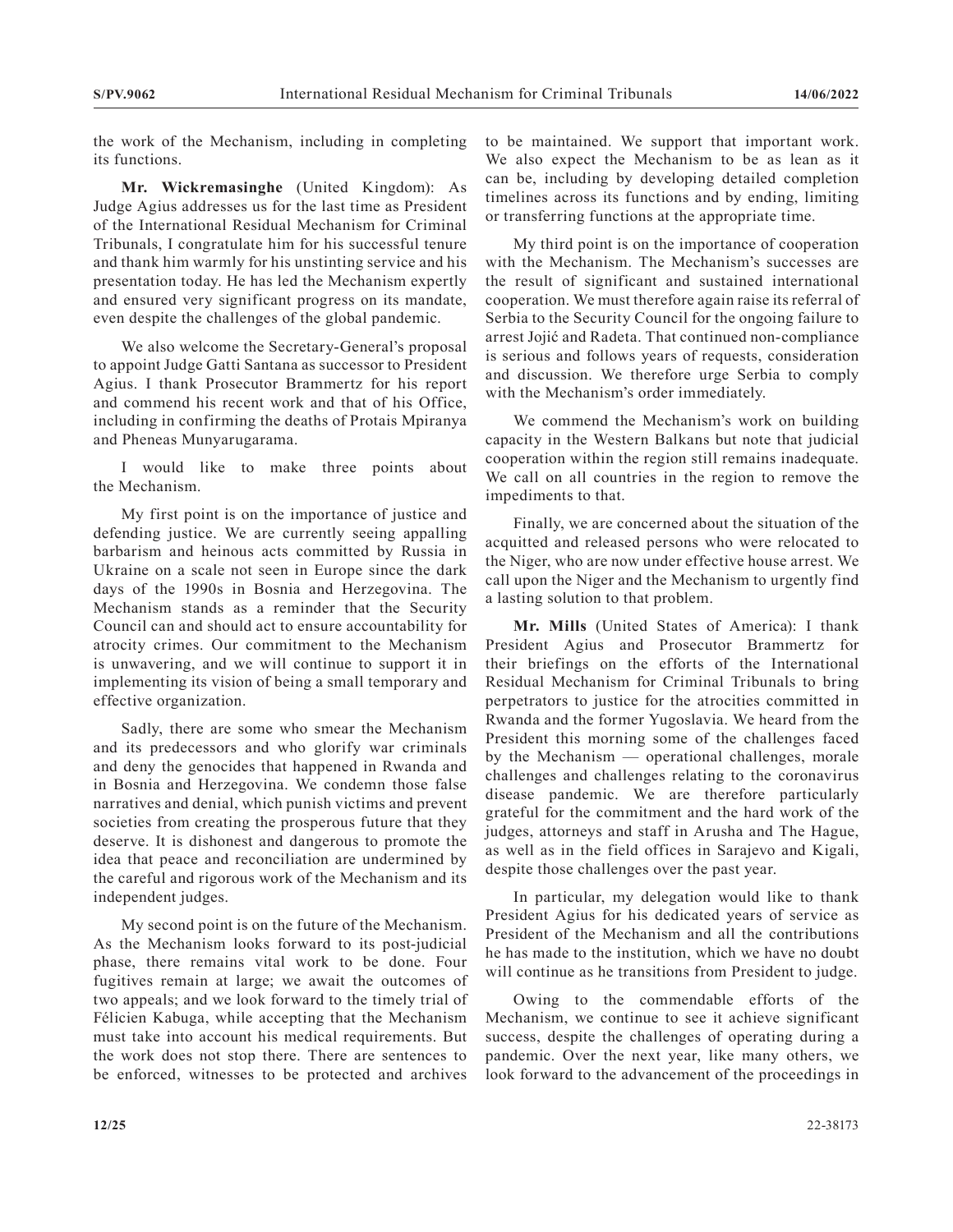the trial against Félicien Kabuga, the alleged financier of the Rwandan genocide. We also look forward to the conclusion of the appeal in the case against Stanišić and Simatović, former members of the Serbian State Security Service. The United States joins others in continuing to urge Serbia to turn over those indicted by the Mechanism.

We also note the importance of the ongoing investigations and proceedings related to contempt charges against individuals from both Rwanda and the former Yugoslavia. Those proceedings are a critical part of the Mechanism's work, as the integrity of court proceedings is fundamental to the delivery of justice. We look forward to the pronouncement of the appeal judgment in the contempt case against Fatuma et al. later this month.

As the judicial activities of the Mechanism continue to draw to a close, the United States is mindful of the importance of finding durable solutions for relocating individuals who have been acquitted or released, and we encourage Member State cooperation in that respect.

We commend the Office of the Prosecutor for announcing its findings of the death of two Rwandan fugitives, Mpiranya and Munyarugarama, both of whom had been charged with genocide and crimes against humanity. As we heard, four fugitives remain at large. The United States continues to offer a reward of up to \$5 million for information that leads to the arrest of those individuals, and we urge all countries to cooperate with the Mechanism's efforts to bring them to justice.

We commend the Mechanism on its efforts to support the relevant investigations and prosecutions in domestic courts addressing atrocity crimes. We continue to support the Mechanism for the indispensable role that it plays in ensuring that perpetrators do not enjoy immunity and that victims and survivors are not left without justice, even as the Mechanism winds down. We encourage those national jurisdictions to vigorously pursue accountability for atrocity crimes within their own systems, including by removing legal barriers to prosecution and mutual cooperation on outstanding cases.

Finally, after the success of the Mechanism and its predecessors, the International Tribunal for the Prosecution of Persons Responsible for Serious Violations of International Humanitarian Law Committed in the Territory of the Former Yugoslavia

since 1991 and the International Criminal Tribunal for Rwanda, in proving that serious crimes, including genocide, were committed in Rwanda and the former Yugoslavia, it is very alarming to see political leaders, veterans groups and others rejecting facts established by the courts and distorting the past to amplify grievances and embrace war criminals. The Mechanism has an important role to play in that issue as a repository of the facts and evidence established through hundreds of trials. We applaud its outreach efforts, which include educational programmes and social media campaigns.

But national authorities must also do more to combat the entrenchment of ethnonationalist sentiment and glorification of war criminals, which serves only to inflame tensions and prevent reconciliation and healing. Strong countries speak honestly about the past, even when it is painful, so that they can meaningfully address the root causes of conflict and move forward to a peaceful, stable future.

We now know that the crimes committed in Rwanda and the former Yugoslavia were not accidental. They were not unavoidable, but were the result of deliberate choices by those in power who unleashed terrible violence against innocent civilians. The denial of historical facts and the celebration of those who committed grave crimes is an affront to the victims and the witnesses who have courageously come forward to tell their stories, and it is an insult to our common humanity. The United States will continue to speak about the legacy of these courts, and we will continue to stand by the victims and survivors of these terrible crimes.

**Mr. Ochoa Martínez** (Mexico) (*spoke in Spanish*): At the outset, I would like to thank the President of the International Residual Mechanism for Criminal Tribunals, Judge Carmel Agius, and Prosecutor Brammertz for their briefings. We also welcome the representatives of Bosnia and Herzegovina, Croatia, Serbia and Rwanda to this meeting.

Mexico wishes to express its particular thanks to Judge Agius for his work at the helm of the Residual Mechanism since 2019. During his tenure, the Mechanism has made significant contributions to international justice despite having faced significant challenges, such as the pandemic.

In the light of the recent conclusion of the fourth review process of the Mechanism's work, we highlight the progress made on the recommendations outlined by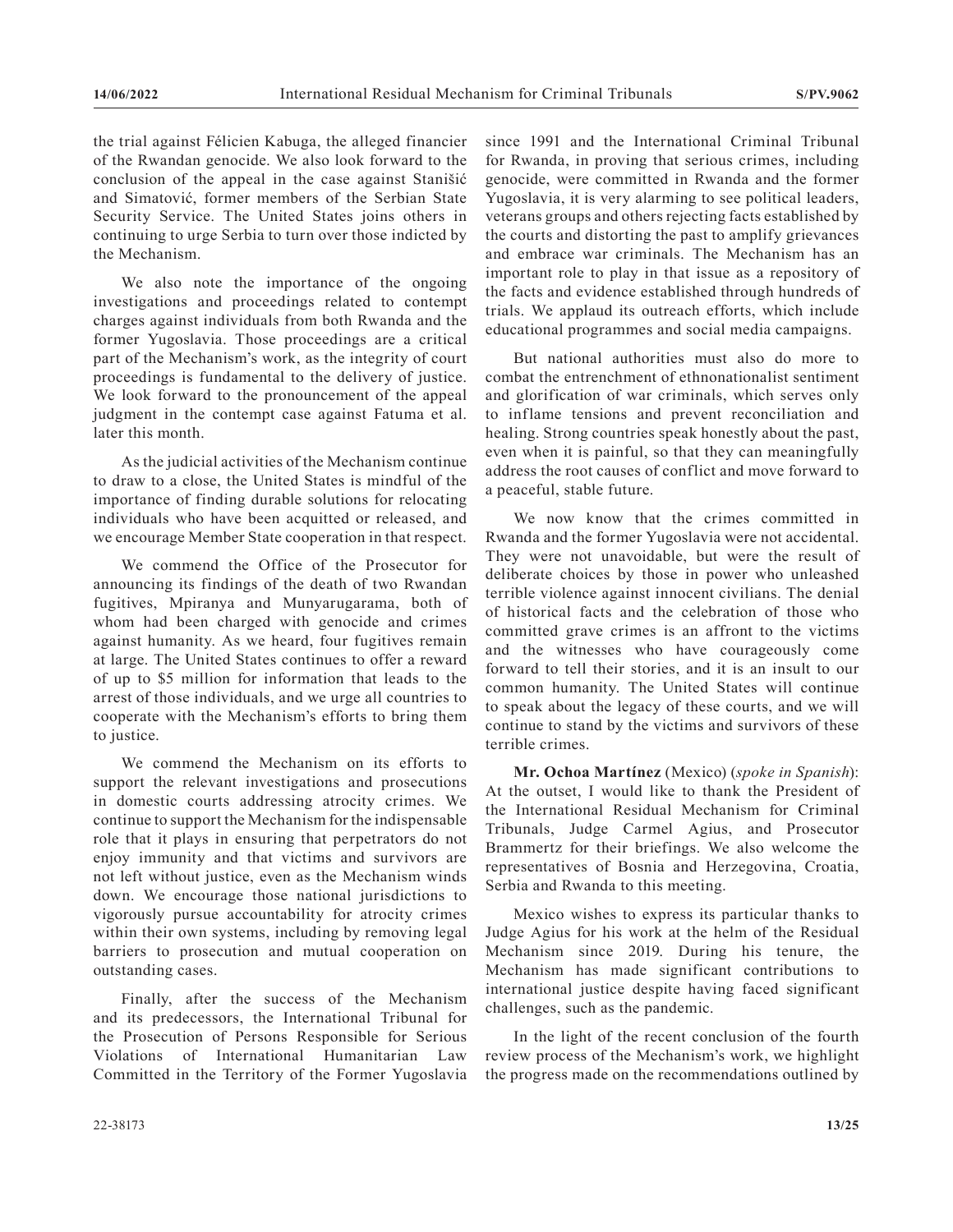the Office of Internal Oversight Services. We encourage the Mechanism to continue to make progress towards reducing its role in the next review cycles.

With regard to the Trial Chamber's decision in the *Kabuga* case, we trust that his trial will be expedited. We also await the judgments in the *Stanišić and Simatović* and *Fatuma et al.* cases, as well as in the contempt cases that remain pending.

Regarding the situation of fugitives, we welcome the findings of the Office of the Prosecutor confirming the death of two fugitives — in the case of Mr. Mpiranya and the last one scheduled to be tried by the International Criminal Tribunal for Rwanda. The remaining four fugitives are expected to be tried in Rwanda.

The cooperation of the States involved is crucial to the accomplishment of the Mechanism's work. We call on the States involved to increase cooperation with the Mechanism in order to locate and arrest the fugitives so that they can be held accountable in the pending cases. We regret that the relocation agreement reached with the Niger to receive persons who had completed their sentences or were found not guilty has been reversed. That demonstrates the need to find long-term solutions for those in that situation, as well as to avoid such situations in the future.

Mexico rejects rhetoric that seeks to divide and to incite hatred, as Prosecutor Brammertz mentioned unfortunately persists. It is time to move towards reconciliation, cohesion and inclusion, based on justice and truth.

In conclusion, Mexico recognizes that the work of the Residual Mechanism has been fundamental to accountability and to strengthening the rule of law. We reiterate our support for its work to complete outstanding cases and to deliver justice for those who were victims of atrocities in the former Yugoslavia and Rwanda.

**Mr. Almazrouei** (United Arab Emirates) (*spoke in Arabic*): The United Arab Emirates would like to thank Judge Agius, President of the International Residual Mechanism for Criminal Tribunals, and Prosecutor Brammertz for their briefings. We also express our appreciation to Judge Agius for his tireless efforts as President of the Mechanism since 2019 and wish him well as he prepares to step down from the role. I welcome the presence of Her Excellency Ms. Maja Popović, Minister of Justice of Serbia, and the representatives

of Croatia, Rwanda and Bosnia and Herzegovina at this meeting.

The International Tribunal for the Prosecution of Persons Responsible for Serious Violations of International Humanitarian Law Committed in the Territory of the Former Yugoslavia since 1991 and the International Criminal Tribunal for Rwanda played a prominent and significant role in the procedures for achieving international justice and law enforcement. Today the International Residual Mechanism for Criminal Tribunals is playing an essential role in completing the final tasks of their work and closing all its files.

In that context, the United Arab Emirates fully supports the mandate of the International Residual Mechanism and welcomes its twentieth progress report. The Mechanism plays a critical role in fighting impunity for serious violations of international law in Rwanda and the former Yugoslavia, as well as in delivering justice for the victims and survivors of those crimes. The United Arab Emirates would like to highlight the following three points.

First, the United Arab Emirates would like to commend the Mechanism for the progress that it has made in performing its main functions. In relation to the core crimes, the United Arab Emirates takes note that the *Félicien Kabuga* case is expected to be the last trial conducted by the Mechanism, which is expected to commence following the judicial decision on his fitness for trial. We appreciate the efforts made by the judges concerned, as well as the prosecution, to find ways to streamline that case and to decrease the anticipated duration of the trial. We take note of the official notice of the death of two fugitives and commend the prosecution's efforts to track the remaining four fugitives.

Secondly, the United Arab Emirates expresses its concern about the unresolved situation of the eight acquitted and released persons. We urge the Mechanism to continue to work with all the relevant parties to find an appropriate solution to the current situation.

Thirdly and finally, we commend the work of the Mechanism in implementing the recommendations of the Office of Internal Oversight Services. We further encourage the Mechanism to implement the remaining recommendations and further streamline its operations, in accordance with resolution 1966 (2010).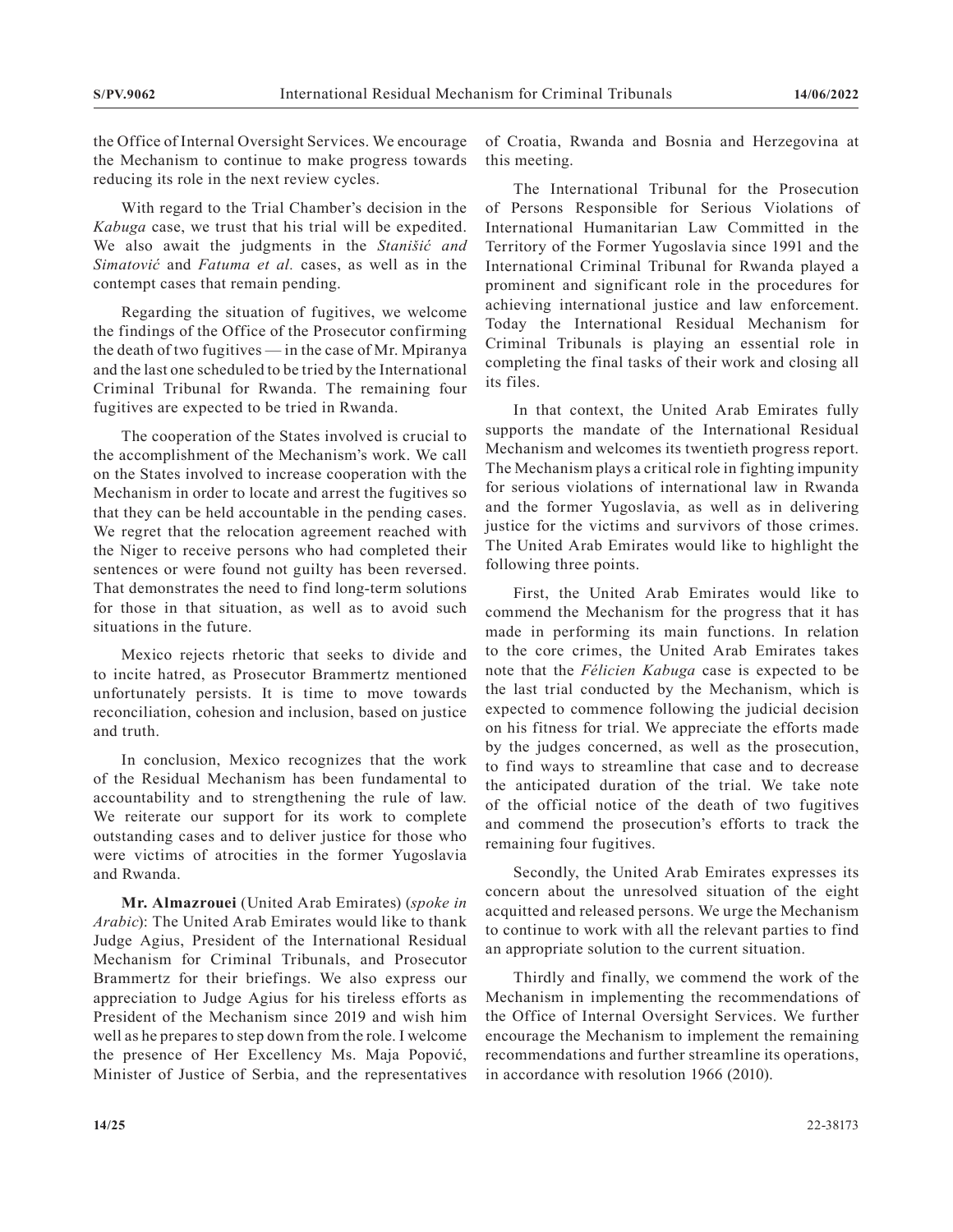In conclusion, the United Arab Emirates reiterates its support for the Mechanism and its work. We support the extension of the Mechanism's mandate for a further two years, and we remain committed to assisting it with the completion of its remaining tasks. Justice is a collective effort, and we call on all Member States to fulfil their obligations to cooperate with the Mechanism in order to turn the page on these dark chapters.

**Mr. Dai Bing** (China) (*spoke in Chinese*): China thanks President Agius and Prosecutor Brammertz for their respective briefings. We also thank President Agius for his leadership of the International Residual Mechanism for Criminal Tribunals for the past two years, during which the Mechanism has dealt with difficulties and advanced its judicial activities in an orderly manner.

We support the efforts of the Office of the Prosecutor to track down fugitives. In accordance with the relevant Security Council resolutions, the Mechanism should be a small, temporary and efficient structure whose functions and size should gradually diminish over time. The Security Council will decide on the extension of the Mechanism's operating period later this month. China hopes that the Mechanism will continue to conduct its activities in accordance with the mandate set forth in Council resolutions and implement the recommendations made by the Council's Informal Working Group on International Tribunals and the Office of Internal Oversight Services.

Over the past two years, due to factors such as the coronavirus disease pandemic and the state of health of some of the accused, the Mechanism has experienced varying degrees of delay in its proceedings. We note that the Mechanism has completed the health assessment of the accused Mr. Félicien Kabuga and is scheduled to start the trial in September. China expects the Mechanism to strictly follow the projected timetables set out in its work plan and complete the judicial proceedings for the remaining cases in an efficient manner. As the relevant cases near completion, the Mechanism should allocate budgetary resources sensibly, focus on ensuring that its judicial activities are carried out and gradually reduce its expenditures.

Pragmatic and effective cooperation between the Mechanism and the countries concerned is essential in enabling it to complete its mandate and make progress. With regard to issues such as relocating those who have been acquitted or released, transferring cases between the Mechanism and the countries concerned and

22-38173 **15/25**

tracking down remaining fugitives, China hopes that the Mechanism will strengthen its communication with the relevant parties, enhance mutual trust, take their legitimate concerns into consideration, learn from the International Criminal Tribunals' success stories, find solutions and join hands in combating impunity.

In conclusion, I would like to take this opportunity to thank Gabon, Chair of the Council's Informal Working Group on International Tribunals, and the Office for Legal Affairs for their efforts in coordinating the work of the Council and the Mechanism.

**Mrs. Toroitich** (Kenya): I thank Judge Carmel Agius, President of the International Residual Mechanism for Criminal Tribunals, and Mr. Serge Brammertz, Prosecutor of the International Residual Mechanism for Criminal Tribunals, for their briefings on the work of the Mechanism and their assessments of its progress. We note that this is Judge Agius's last appearance before the Council in his capacity as President of the Mechanism. My delegation therefore pays tribute to him for his service as President and wishes him success in continuing to serve the Mechanism as a judge. I welcome the presence of the representatives of Bosnia and Herzegovina, Croatia, Rwanda and Serbia at today's meeting.

Kenya supports the work of the Mechanism, as established under resolution 1966 (2010) and renewed by resolution 2529 (2020). The purpose of the Mechanism in taking up the residual functions of the International Criminal Tribunal for Rwanda and the International Tribunal for the Former Yugoslavia is a critical part of our collective responsibility to ensure accountability for war crimes and genocide. We believe firmly that States should invest more in preventive processes and mechanisms and encourage international support in that regard. One of the best ways to strengthen prevention is by mainstreaming inclusive national dialogue into national processes. We therefore underscore the importance of ensuring that national authorities maintain a firm grip when it comes to leading in conflict prevention and ensuring accountability. States should therefore be encouraged and supported, where necessary, in strengthening their judiciaries.

We have taken note of the report of the evaluation of the methods and work of the Mechanism by the Office of Internal Oversight Services (S/2022/148), in line with resolution 2529 (2020). We also note the report on the implementation of the recommendations from the last evaluation. We acknowledge the commendable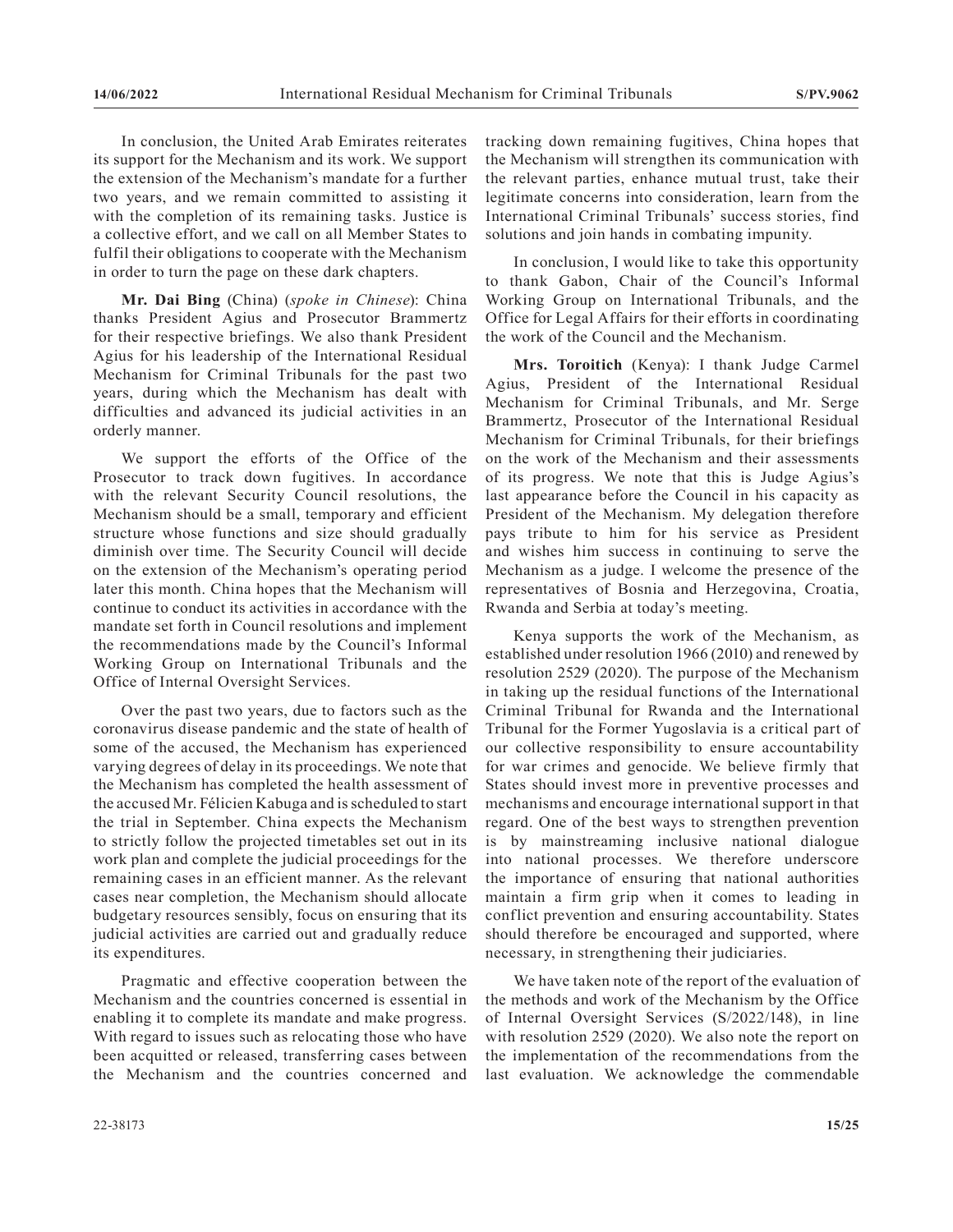strides the Mechanism has made towards completing its judicial work under the mandate as it comes to a close. We also acknowledge that that has been accomplished largely under working arrangements constrained by the pandemic. The completion of the Mechanism's judicial work is crucial to providing a level of closure to the survivors and the families of the victims, and that in turn will play an important role in promoting reconciliation, which is essential to both prevention and healing.

The Mechanism's completion of its work will also respond to the Security Council's vision for it as a small, temporary and efficient structure whose functions and size diminish over time. We therefore urge for speedy completion of the remaining cases, including that of *Prosecutor v. Félicien Kabuga*, especially now that it has been determined that Mr. Kabuga is fit to stand trial. To that end, we call on all States to cooperate with the Mechanism in apprehending the remaining fugitives.

In conclusion, Kenya would like to reaffirm its support for the work of the Mechanism. We will support the renewal of its mandate while encouraging its speedy conclusion of its work.

**Ms. Heimerback** (Norway): I would like to thank Judge Agius and Prosecutor Brammertz for their thorough report to the Security Council and for today's briefings. Let me also extend our appreciation for Judge Agius's long and committed service as President of the International Residual Mechanism for Criminal Tribunals.

At the outset, I want to reaffirm Norway's strong support to the International Residual Mechanism for Criminal Tribunals, which diligently implements the important mandate given to it by the Council. Norway commends the Mechanism's activities during the reporting period, with the appeal judgment of the *Fatuma et al.* case scheduled for the end of June, and proceedings in the *Prosecutor v. Jovica Stanišić and Franko Simatović* appeal case continuing. Pre-trial assessments are also ongoing in the important *Prosecutor v. Félicien Kabuga* case. Mr. Kabuga was recently deemed fit to stand trial. A significant number of decisions and orders have also been issued by the President and judges.

I would like to bring up the obligation of all States to fully adhere to the Security Council's decisions. We therefore regret the lack of progress in the *Prosecutor v. Petar Jojić and Vjerica Radeta* case and once again strongly urge Serbia to cooperate fully with the Mechanism. In general, the Mechanism is dependent on the cooperation of Member States in order to fulfil the mandate the Council has provided to ensure accountability and justice for the victims. With respect to the Mechanism's administrative windingdown, we note that the staff was downsized during 2022 and significant further reductions are planned for 2023. That is in line with Council resolutions and the recommendations of the Office of Internal Oversight Services.

We regret that despite an earlier agreement, the Mechanism continues to face problems with relocating the eight persons who have been acquitted or released. We urge the Niger to fully adhere to the agreement with the United Nations. Norway appreciates the work of the Office of the Prosecutor to account for the remaining fugitives. We note the Prosecutor's recent confirmation of the death some years ago of two individuals wanted in relation to the 1994 genocide against the Tutsis in Rwanda, with four fugitives remaining at large. We urge all States to fully cooperate with the Mechanism and arrest and surrender all remaining fugitives. The Council should assume its responsibilities by examining every possible measure to facilitate the arrest and surrender of those wanted by the Mechanism.

**Mr. Flynn** (Ireland): I want to thank President Agius and Prosecutor Brammertz for their comprehensive briefings this morning.

As this was President Agius's last briefing to the Council in his capacity as President, I join others in paying tribute to him for his tireless leadership in guiding the International Residual Mechanism for Criminal Tribunals, including during the challenging period of the pandemic.

The fourth review report of the Mechanism details a range of successes over the past two years, continuing to demonstrate that accountability can be made a reality. The Mechanism delivered three landmark judgments, made breakthroughs in the area of fugitive tracking and substantially reduced its in-court activity, in line with its mandate. In particular, we note yesterday's decision by the Mechanism's Trial Chamber, which found that the trial against Kabuga can now proceed in The Hague. We also welcome the progress achieved by the Mechanism in implementing the recommendations of both the Office of Internal Oversight Services and the Informal Working Group on International Tribunals. Overall, we have seen real and tangible advances in realizing the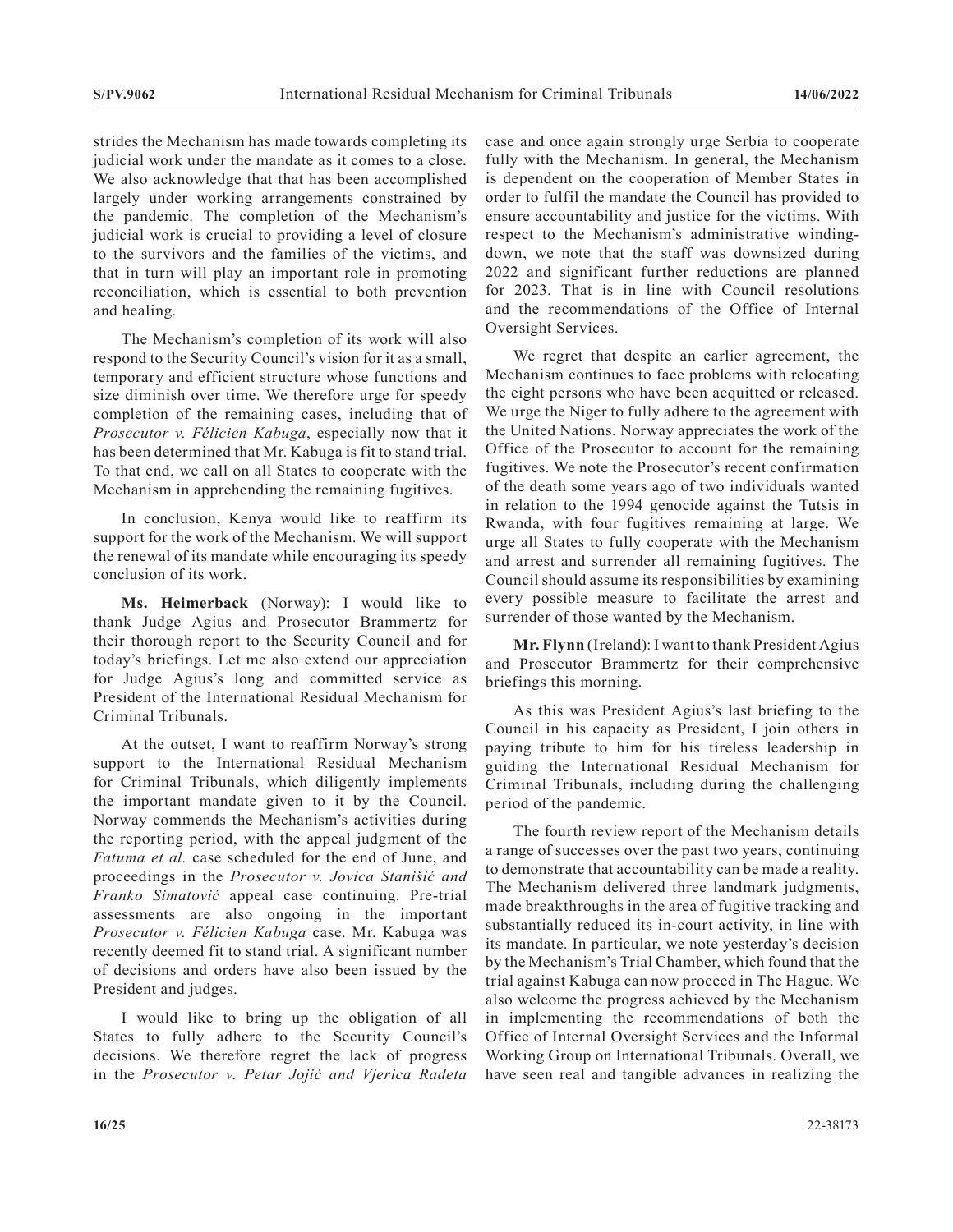Security Council's vision of the Mechanism as a small, temporary and efficient structure whose functions and size will diminish over time.

Cooperation is essential in ensuring that the Mechanism can fulfil many of its mandated functions, and we recall that States have an obligation to cooperate with the Mechanism in its investigations and prosecutions. While we note and welcome some positive steps in terms of engagement with the Prosecutor, I want to reiterate today our continued concern at Serbia's persistent failure to take action in relation to the *Jojić and Radeta* case.

We urge all States to comply with their obligations under international law, as well as to assist and cooperate fully with the Mechanism in its efforts to arrest and surrender the remaining fugitives.

Separately, Ireland welcomes the tireless efforts of the Mechanism, as well as the assistance and cooperation afforded by Member States, in confirming the deaths of fugitives Mpiranya and Munyarugarama. We note that only four fugitives now remain at large.

Ireland remains concerned about the ongoing difficulties experienced by the eight acquitted or released individuals who were relocated from Arusha to Niamey in December and the impact of those developments on the Mechanism's workload. We call on the States concerned to respect the decisions of the Tribunal and to abide by the terms of the Relocation Agreement. We commend the Registrar for using his good offices to find a solution to this situation and support continued efforts in that regard.

For reconciliation and peacebuilding, acceptance of the truth and of facts is a precondition. Therefore, the negative developments during the reporting period relating to the denial of crimes and glorification of war criminals remain concerning. Ireland again condemns genocidal ideology, the denial of crimes and the praise lavished on war criminals by high-level officials.

In conclusion, Ireland reaffirms its steadfast commitment to international criminal justice, ensuring accountability and achieving justice for all victims and survivors of atrocity crimes. We firmly reject any effort to undermine the work of the Mechanism.

Until it fully completes the remaining work of the International Criminal Tribunals, the Mechanism remains an indispensable part of the international criminal justice system. The victims and survivors of atrocities committed in Rwanda and the former Yugoslavia deserve no less.

**Mr. Costa Filho** (Brazil): Let me start by congratulating and thanking Judge Carmel Agius for his remarkable tenure as the President of the International Residual Mechanism for Criminal Tribunals. In full compliance with the mandate he received from the Security Council, he has acted to lower the judicial caseload of the Mechanism, which, let us not forget, is residual and temporary in nature. He has also led the Mechanism with zeal in order to enable it to carry out other fundamental statutory tasks, such as lending assistance to the States concerned in tracking fugitives and protecting victims and witnesses.

Let me also express our appreciation to the Prosecutor of the Mechanism, Mr. Serge Brammertz, for his dedication to his high responsibilities, as well as for the briefing presented to us today.

Brazil believes that States bear the primary responsibility for holding accountable those who perpetrate crimes in their territories. It therefore sees international tribunals as essentially supplementary to the national judiciaries. International courts should step in when the national ones are unable or unwilling to adjudicate those crimes themselves.

On the one hand, the complementarity principle is important to ensure that States retain ownership of their right and, above all, duty to provide justice to their citizens. On the other hand, history has shown how crucial it is for the international community not to allow, in any circumstances, perpetrators of gross atrocities to go unpunished. Impunity undermines the rule of law and the credibility of national and international institutions. International tribunals offer the international community appropriate means for that not to happen.

The Residual Mechanism is a notable example of how we can work together as an international community for the sake of justice. The International Tribunal for the Former Yugoslavia and the International Criminal Tribunal for Rwanda, established during ongoing wars, were pioneers in strengthening accountability in the international arena. Their legacy cannot be put in danger. Although the Residual Mechanism cannot exist endlessly, it is paramount to bring justice for all the crimes for which it was created and for which the International Tribunals were established. Furthermore, it would not be responsible to take for granted that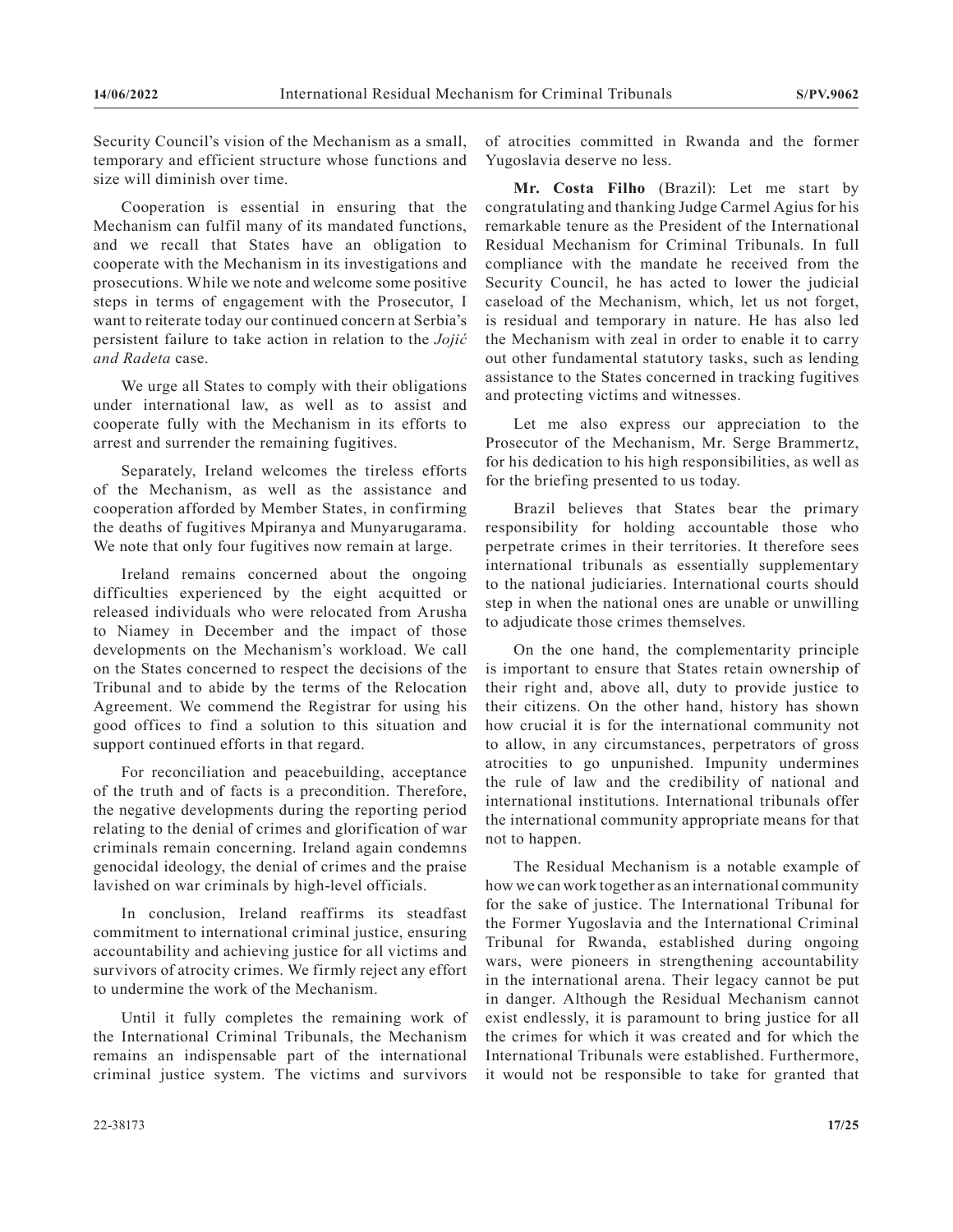victims and witnesses would remain safe on their own after the trials.

The Mechanism still fulfils those vital functions. It must therefore be allowed to pursue its course of action while necessary. Brazil strongly supports the timely renewal of its mandate and the reappointment of its Judges, Prosecutor and Registrar. In that sense, Brazil is ready to collaborate in our effort and duty, as Security Council members, to adopt a draft resolution to that end before June 30 and commends Gabon's work in coordinating its drafting in the Informal Working Group on International Tribunals.

Brazil would also like to express its support for the Secretary-General in the process of appointing or reappointing the members of the Mechanism. In 2010, the Security Council demonstrated that it can act to ensure accountability at the international level for serious violations of international criminal law. Now it is time to show that we are still able to do so.

**The President**: I shall now make a statement in my capacity as the representative of Albania.

First of all, I would like to thank President Agius and Prosecutor Brammertz for their insightful reports and briefings. As Judge Agius is relinquishing his position as President, I would like to pay tribute to his tireless and efforts and express our hope that the Mechanism will continue to benefit from his vast experience and wisdom as part of the judicial body.

I wish to affirm Albania's strong support for the Mechanism as part of our unwavering commitment to accountability. The work of the International Residual Mechanism for Criminal Tribunals (IRMCT) is key to continuing to ensure responsibility for the most serious crimes under international law. We express our appreciation for the excellent work IRMCT over the years in the face of manifold challenges and support its ongoing engagement to continuing justice for the victims of atrocity crimes in Rwanda and in the former Yugoslavia.

There is hardly any need to recall the fact that justice contributes to reconciliation, peace and development. Justice helps heal the wounds of the past and brings comfort to the hearts and minds of survivors. Justice clears and cements the path towards the future.

I would like to highlight the following points. First, Albania supports every effort aimed at bringing to justice those responsible for war crimes in the former Yugoslavia, Rwanda and anywhere else. We commend States for their cooperation with the Mechanism in capturing and arresting fugitives. We welcome the recent progress made in the *Kabuga* case and look forward to the appeals phase in the *Stanišić and Simatović* case and the rendering of judgment in the *Fatuma et al.* appeal that, as we learned, will happen this month.

The legal obligation to cooperate with the Mechanism is not optional, and arrest warrants should be executed without delay. In this respect, the arrest warrants for Jojić and Radeta, who have been charged with witness interference, must be executed. Contempt cases are part of the Mechanism's work, and it is important to ensure the rule of law. There should be no illusion: lasting peace and stability will not be ensured as long as those responsible for atrocity crimes remain at large.

Secondly, glorification of war criminals, genocide denial and history revisionism are unacceptable. They should not have any place anywhere, even less so in the Western Balkans, since they dishonour the memory of thousands of victims of the genocide in Srebrenica, of atrocities in Vukovar or in Račak. They run against rulings of the International Tribunal for the Former Yugoslavia (ICTY) and contradict the most fundamental European values. It is utterly worrying that such abhorrent views are openly defended in the main squares, displayed on the streets and shouted in school stadiums. We should stand firmly against hate speech, inflammatory rhetoric and incitements to violence. We cannot contemplate the risk of recurrence of horrific crimes that should never happen again. We must therefore confront false narratives, face the truth  $-$  however painful  $-$  and stand firmly against the banalization of hatred. History has taught us where ethnic-based hatred and persecution of certain groups can lead. We cannot afford to succumb to collective amnesia. As we have seen in various places and on various continents, it is only a matter of time before what is tolerated somewhere will happen elsewhere.

Thirdly, we welcome the IRMCT's significant work responding to national authorities' requests for assistance which, as we have noticed, have multiplied. It remains a critical aspect of the Mechanism for its future as it continues to play an important role in facilitating the rule of law. We therefore support the renewal of its mandate.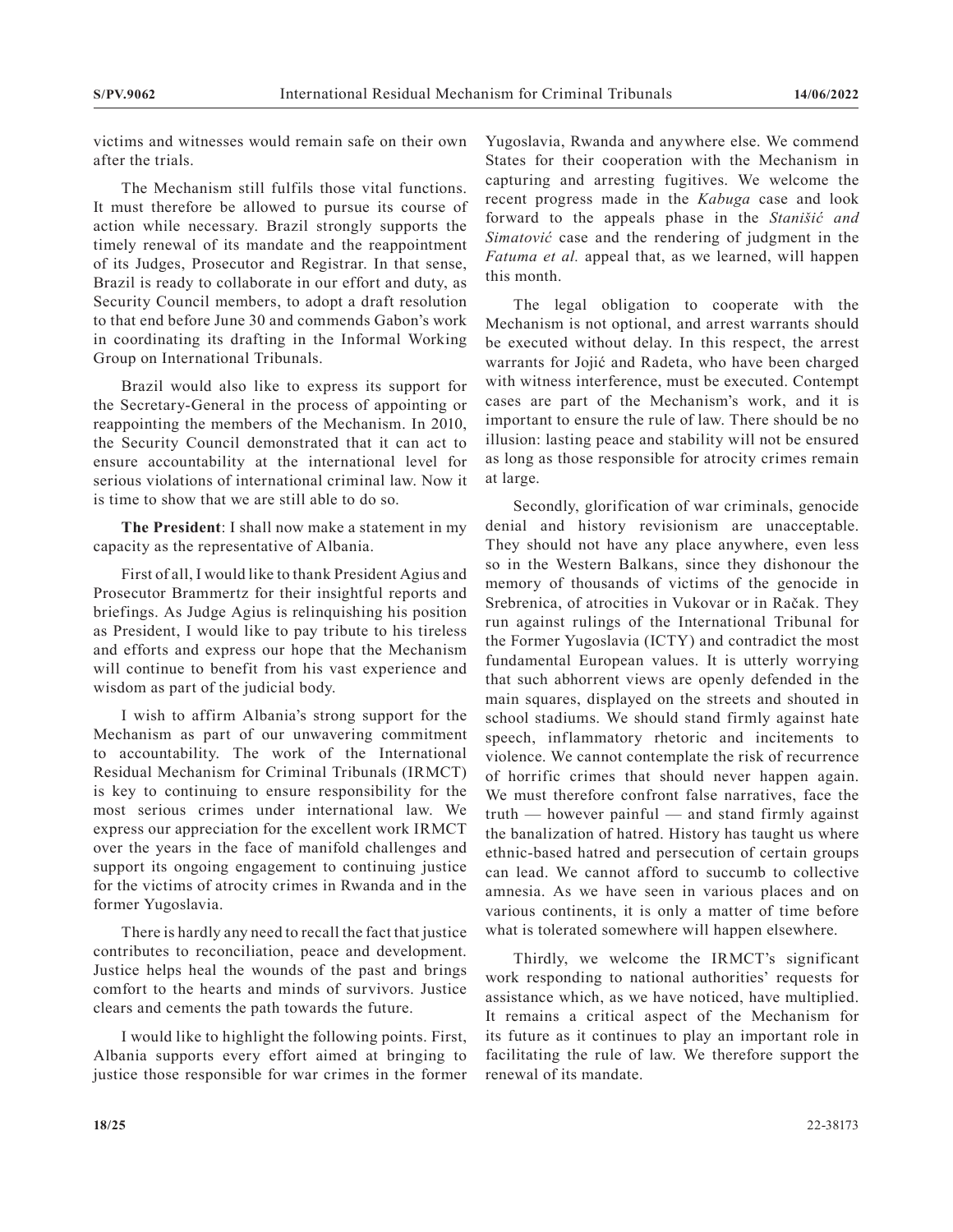While the Mechanism is scaled down in accordance with the Security Council vision for a small, temporary and efficient body whose function is reduced over time, we must ensure that for as long as it remains in function, the Mechanism is able to implement its mandate in full, as provided for by the Council. Let us not forget that over its lifetime the ICTY has achieved a great deal. It has indicted 161 individuals, convicted 90 and acquitted 19 — of different nationalities, from different countries.

The wheels of justice may be slow, but they grind finely. Those behind bars know it, and we do as well. It is in this way that we make sure that war criminals know that they will not find safe harbour anywhere or at any time. It is our common responsibility to support international mechanisms and deliver justice for the families of victims, their communities and the countries concerned.

I would like to make one final point at this stage. As far as the allegations of Albanian involvement mentioned by the Russian delegation go, I just need to say that that is an overdose of obsessional fantasy. What we heard about my country is as credible as what we have heard in this Chamber from the same delegation over and over again: "there is no war in Ukraine". Who would believe that? "The Ukrainians are killing themselves and staging crimes in which people are executed with their hands tied behind their backs." Who would believe such a thing possible?

I will spare Council members the horrors. I do not need to remind them that a former Prime Minister of the Republic of Kosovo and a prominent politician, Mr. Ramush Haradinaj, who was mentioned specifically, was twice — not once, but twice — tried and was twice cleared of any wrongdoing. He did not hide. He resigned from the Office of the Prime Minister, made himself available to justice, faced the facts, was acquitted and was freed. Will Russian soldiers and politicians guilty of the crime of aggression and other serious crimes, as documented every day, do the same? I hope so.

The ICTY investigated in Albania openly freely and found nothing — I mean nothing — to substantiate any of the allegations, not then, not later, not now, not ever, for the very simple reason that the allegations were built on nothingness.

I resume my functions as President of the Council.

I would like to again draw the attention of speakers to paragraph 22 of presidential note S/2017/507, which encourages all participants in Council meetings to deliver their statements in five minutes or less, in line with the Security Council's commitment to making more effective use of open meetings.

I now give the floor to Her Excellency Ms. Maja Popović, Minister of Justice of Serbia.

**Ms. Popović** (Serbia): I would like to thank you, Mr. President, for the opportunity to address the Security Council on behalf of the Republic of Serbia with respect to the six-month progress report of the International Residual Mechanism for Criminal Tribunals and underline some of the key instances of the current cooperation between the Republic of Serbia and the Mechanism.

In his briefing, the President of the Mechanism once again mentioned allegations of Serbia's non-cooperation in connection with the *Jojić and Radeta* case. At previous Security Council meetings, Serbian representatives explained in great detail the reasons we do not accept annulling the decision of the Mechanism to transfer this case to the Serbian judiciary. The conduct of the Republic of Serbia with regard to this case does not, as stated by the President of the Mechanism, constitute a violation of our international obligations, but it is an effort to comply with the resolution 1966 (2010). We believe that, in the current circumstances, proceedings before national courts can improve justice and strengthen confidence in national judicial systems which, in accordance with the aforementioned resolution, should take over prosecutions. This is further supported by the fact that the Higher Court in Belgrade issued a decision based on the merits that the preconditions for the extradition of Mrs. Radeta and Mr. Jojić were not met. This decision was confirmed by the Appellate Court in Belgrade, thus making it final.

I would also like to take this opportunity to once again remind the Council of our readiness for — and our request that — prison sentences imposed on our nationals by the International Tribunal for the Former Yugoslavia (ICTY) and the Residual Mechanism be executed in the Republic of Serbia, under the supervision of the Mechanism. This has been presented to the Security Council several times before. Serbia strongly opposes the new practice of the Mechanism, which resulted in many years of non-decisions on requests for early release of our citizens, which flagrantly violates their basic human rights. In addition, we strongly believe that this new practice violates the principle that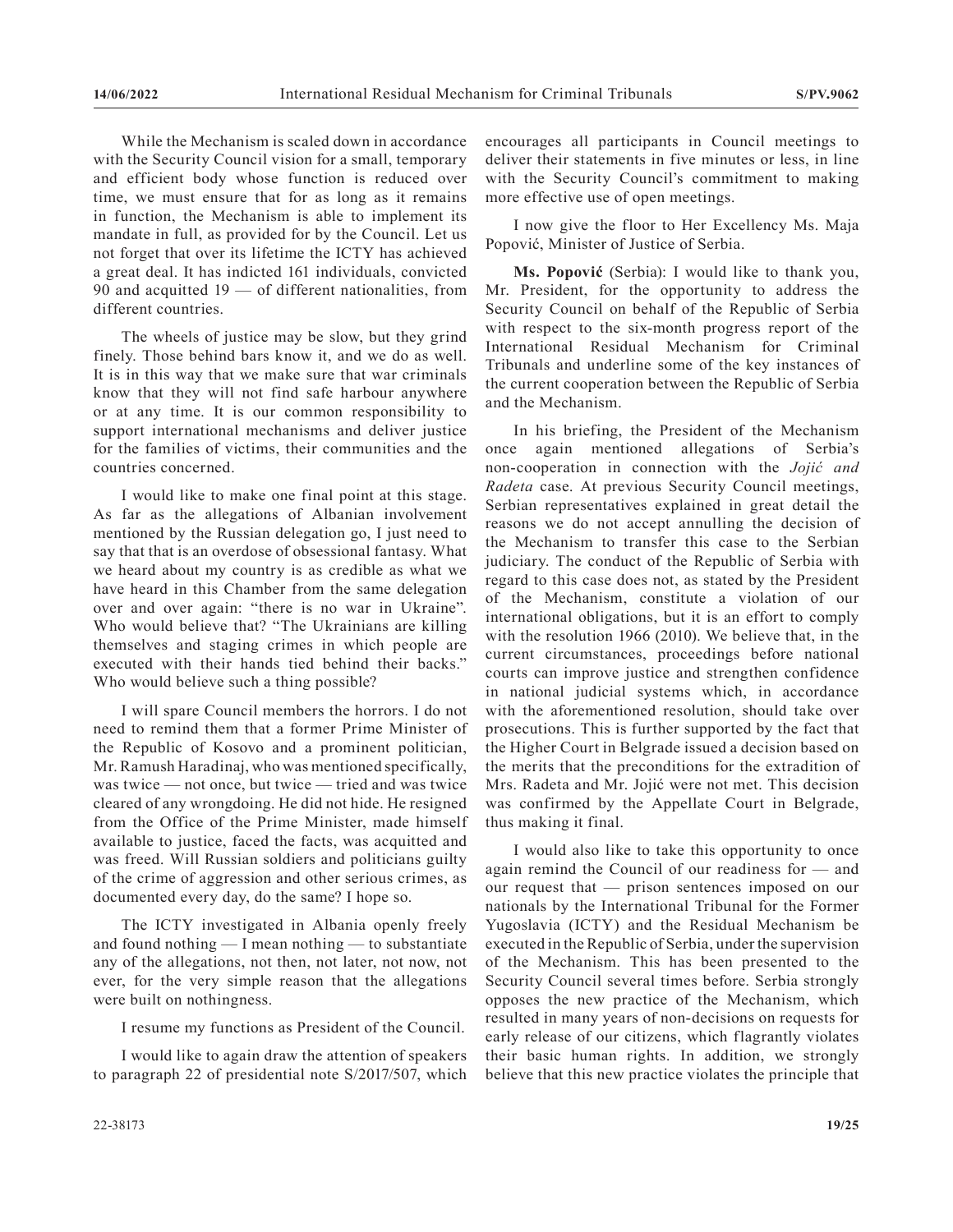was the basis for the actions of all the former presidents of the ICTY and the Mechanism to provide the same treatment to all convicts who find themselves in the same situation. Nevertheless, the Government of the Republic of Serbia stands ready to give assurances and guarantees that the conditions of early release will be fully respected, as they have been respected so far without any exception. I must emphasize that the Republic of Serbia has fulfilled all its guarantees in the past.

Another outstanding issue where, for reasons unknown to us, there has been no progress, is the return of the extensive archives to Serbia. These archives consist of voluminous documentation forwarded to the ICTY and the Mechanism that was not used or is no longer needed for the ongoing trials before the Mechanism. There is currently only one ongoing appeal procedure before the Mechanism, the *Stanišić and Simatović* case, and we believe there is no reason for further delay in initiating the process of returning the original documents.

In the reporting period, the Mechanism Prosecutor's Office intensified its activities on issues related to contempt of court, submitted numerous requests for evidence and information and announced the filing of new indictments. We believe it is important to emphasize that the Mechanism was established by the Security Council to prosecute persons responsible for gross violations of international humanitarian law committed on the territory of the former Yugoslavia. However, after more than 20 years of work, the Mechanism began to deal with violations of procedural discipline — more precisely, illegal behaviour that did not represent a significant danger to society. It therefore focused all its activities on this alleged illegal behaviour of minor significance, as described, despite the fact that it was not established to deal with such matters. All the requests are related to one case alone, that of *Vojislav Šešelj*, which has been finalized.

In the reporting period, Serbia responded to five of the 12 requests submitted by the Mechanism's Office of the Prosecutor, and representatives of the Office questioned 11 persons as witnesses on the premises of the Office of the War Crimes Prosecutor of the Republic of Serbia. We would also like to emphasize that the Serbian authorities served the summonses for the hearing of the seven persons who have to be interrogated in the Office of the War Crime Prosecutor in Belgrade as suspects. In serving the summonses,

Serbia fulfilled its obligations, and yet Prosecutor Brammertz did not include that fact in his report. Serbia therefore actually fulfilled two further requests of the Office of the Prosecutor. As the Chief Prosecutor is familiar with this matter, we assume that it will be incorporated into the next report.

During the reporting period the Office of the War Crimes Prosecutor of the Republic of Serbia actively cooperated with the Office of the Prosecutor of the Mechanism. In addition to regular high-level meetings, cooperation was established in specific cases against two high-ranking officials, resulting in one case in the filing of an indictment and in an improvement to the investigation in the other. In the same period, a working group composed of representatives of the Mechanism and the Office of the War Crimes Prosecutor of the Republic of Serbia was established in order to improve cooperation in specific cases, especially where the provision of evidence was concerned. The Mechanism's experts also held a practical training session for the representatives of the Office of the War Crimes Prosecutor on investigations of conflictrelated sexual abuse as an international crime. And cooperation between the Mechanism and the Office of the War Crimes Prosecutor is being fostered through the implementation of the relevant activities set up in the Action Plan for Chapter 23.

One of the objections of the Mechanism's Office of the Prosecutor is that certain individuals have delegitimized facts that contradict the official standpoints of the Prosecutor's Office and arise from the judgments of the ICTY or the Mechanism. In that context, I would like to point out that Serbia is a democratic country in which freedom of speech, as well as professional and scientific criticism, is guaranteed and to which the judgments of the ICTY and the Mechanism are subject, as in any other democratic country.

In the report, the Office of the Prosecutor further states that the cooperation on war crimes between the Republic of Serbia and so-called Kosovo did not improve. We welcome the position of the Mechanism's Office of the Prosecutor that all references to so-called Kosovo should be considered in full compliance with resolution 1244 (1999). It is indisputable that everyone involved in the proceedings regarding war crimes and cooperation in the fight against crime has an obligation to act in full accordance with that resolution.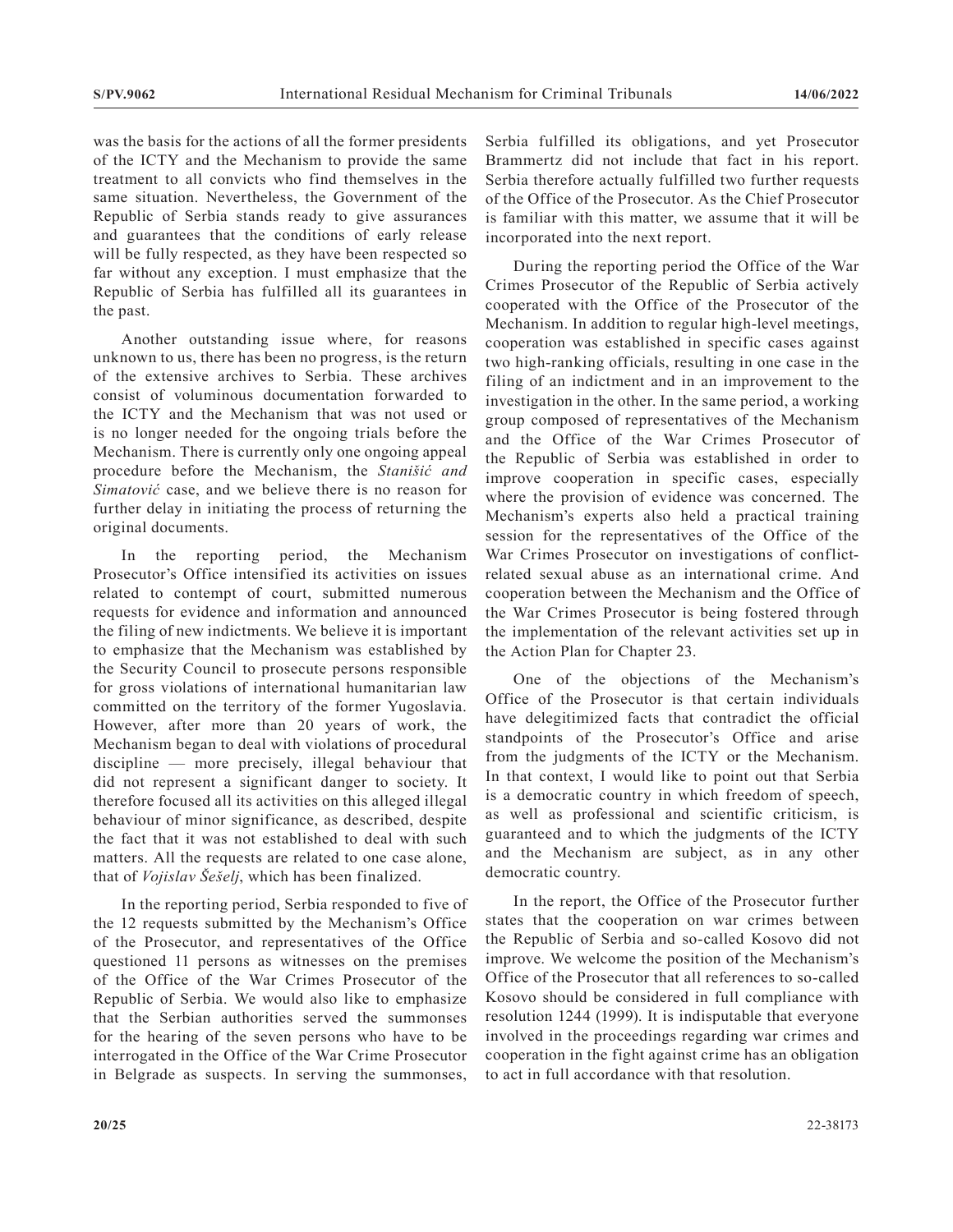I would like to take this opportunity to once again point to the problems that arose in connection with the requests by so-called Kosovo for the extradition of a person who had already been convicted before the Mechanism and the obligation of the Mechanism to act in accordance with resolution 1244 (1999) in carrying out its activities. The Office of the Prosecutor of the ICTY completely failed to conduct investigations and hold trials for the crimes against Serbs and non-Albanian civilians committed in Kosovo and Metohija. That significantly damaged the reputation of and trust in the ICTY and the Mechanism. Impunity for the horrific crimes committed against the Serbian population became for all practical purposes a policy that found its main support in the work of the ICTY Prosecutor's Office. In that context, I would like to point out that the Office of the Office of the War Crimes Prosecutor of the Republic of Serbia forwarded 10 requests for assistance to the European Union (EU) Rule of Law Mission in Kosovo (EULEX) in Pristina that remain unanswered to this day. Let me remind members that EULEX conducts its activities under the authority of the Security Council.

The Mechanism's Office of the Prosecutor points to a standstill in the negotiations between Serbia and Croatia on agreeing to the establishment of a framework for the processing of war crimes. We note that this is a bilateral issue that does not fall under the jurisdiction of the Mechanism, nor is it of special interest for its functioning, since Serbia and Croatia have very similar provisions for their criminal and criminal procedure codes. In addition, both countries are party to the relevant conventions of the Council of Europe, including, but not limited to, the European Convention on Extradition and the European Convention on Mutual Assistance in Criminal Matters. Those conventions of the Council of Europe take precedence over bilateral agreements. The Mechanism's Office of the Prosecutor did not state any reason as to why it would be necessary to conclude a special bilateral agreement for the effective administration of justice. Serbia remains open to further negotiations with Croatia on improving criminal prosecution for gross violations of international humanitarian law committed on the territory of the former Yugoslavia, based on the principle of the rule of law.

I would like to emphasize that the agreement between Serbia and Croatia on processing war crimes was not concluded because Croatia insisted on the abolition of universal jurisdiction in Serbia's

legal system. Universal jurisdiction is a legacy of international humanitarian law and applies to gross violations of human rights. For that reason, we believe it should necessarily be an integral part of Serbia's legal system. That type of jurisdiction is known in Croatia's legal system as well as those of other EU member States, which makes us question why Croatia insisted that it be removed from Serbia's legal system. In May, for the purpose of improving regional cooperation, the Office of the War Crimes Prosecutor of the Republic of Serbia invited the Chief State Attorney of Croatia to hold a bilateral meeting in order to, among other things, effectively conduct joint activities on improving the efficiency of war crimes proceedings and cooperation in the area of protection, support and assistance to victims and witnesses.

In the reporting period, Serbia made significant efforts to improve regional cooperation, especially with the Offices of the Prosecutor of Bosnia and Herzegovina and of Croatia, respectively. A meeting was held with the Office of the Prosecutor of Bosnia and Herzegovina to discuss issues of legal assistance in specific cases, including the issue of taking over and transferring criminal prosecution, which is expected to be realized in the coming period.

In conclusion, the Republic of Serbia strongly believes that every war crime must be adequately punished, regardless of who commits it. For that reason, I particularly emphasize that it is essential that the other countries of the region take the same steps, as Serbia is the only one sincerely offering a hand of reconciliation. In that regard, I would like to underline that the Serbian Ministry of Justice and the Office of the War Crimes Prosecutor stand ready to implement activities within their competences on the issue. The Republic of Serbia pursues a responsible policy of reconciliation in the region, without which there can be no future, stability, economic development or normalization of relations.

**The President**: I now give the floor to the representative of Bosnia and Herzegovina.

**Mr. Alkalaj** (Bosnia and Herzegovina): At the outset, please allow me to congratulate you, Sir, on your assumption of the presidency of the Security Council for this month. I wish you every success in performing your duties. You can count on my delegation's full support.

I would also like to thank the President of the International Residual Mechanism for Criminal Tribunals, Judge Carmel Agius, for his leadership and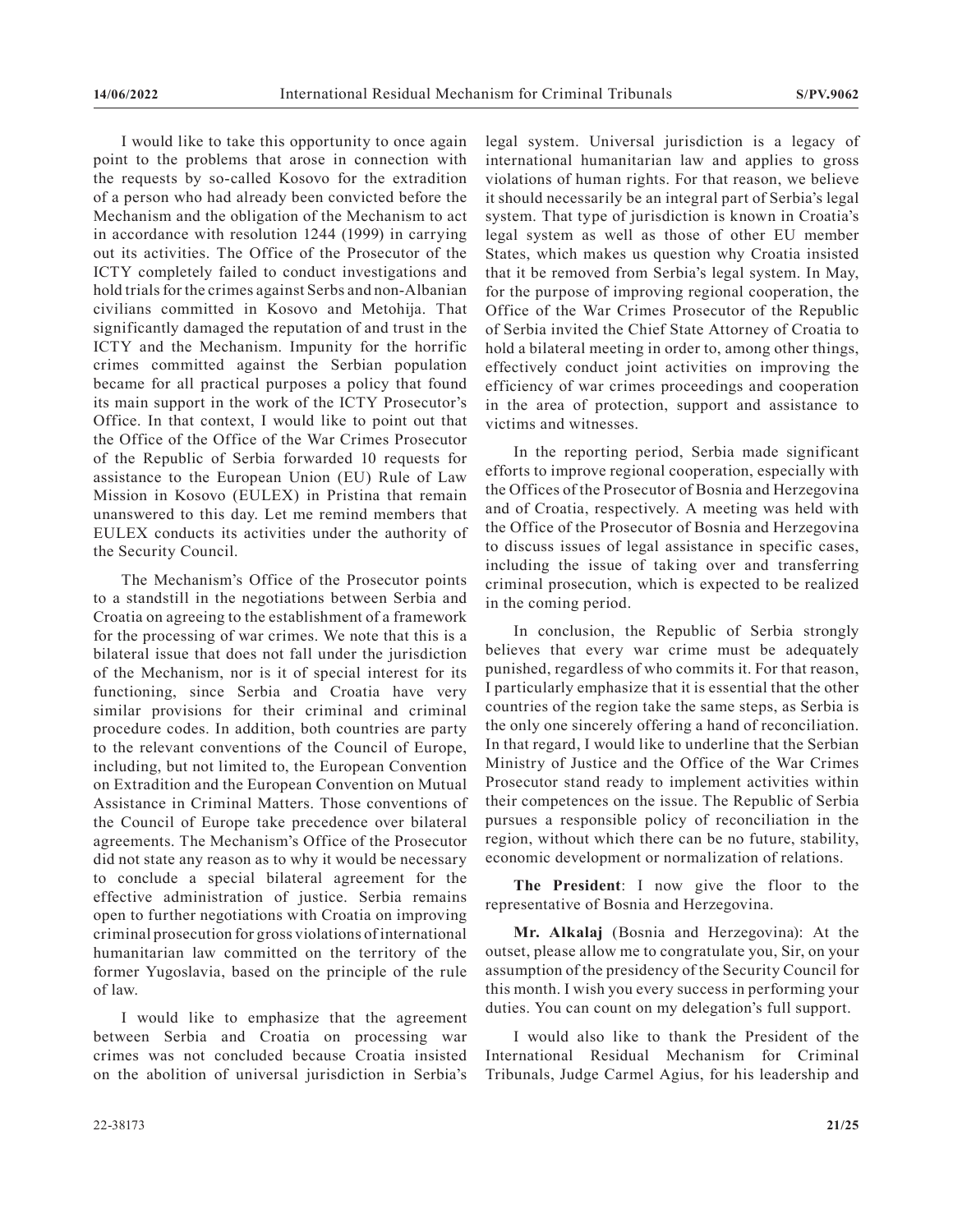guidance during this period, as well as the Prosecutor of the International Residual Mechanism for Criminal Tribunals, Mr. Serge Brammertz. I am grateful to them both for their respective reports and comprehensive briefings today.

We commend the Mechanism on continuing to make progress in its work since the last Security Council meeting on the topic (see S/PV.8927) and to function despite all the circumstances affecting the work of the Mechanism. This unprecedented justice project can be concluded only when all of its unfinished cases receive proper closure. The continuation of its work until such closure is therefore of paramount importance.

The situation arising from the coronavirus disease pandemic has continued to have a serious impact on the actions and activities of the International Residual Mechanism for Criminal Tribunals, as well as those of the judicial authorities in Bosnia and Herzegovina, since the previous Council meeting on this subject. Given the challenges that the pandemic has posed for the national prosecutors of war crimes in Bosnia and Herzegovina, the work of the Prosecutor's Office and the Court of Bosnia and Herzegovina, which deals primarily with unfinished and very complex war crimes cases, was inevitably affected.

The judicial authorities in Bosnia and Herzegovina are focused on and committed to the implementation of the revised strategy for work on war crimes cases adopted by the Council of Ministers of Bosnia and Herzegovina. One of the strategy's first and most important goals is to conclude all unresolved war crimes cases by 2023. To that end, the authorities in Bosnia and Herzegovina are working to resolve all open war crimes cases among judicial authorities at different levels in Bosnia and Herzegovina. All potential perpetrators of war crimes must be prosecuted for their personal or command responsibility. In accordance with the revised strategy, the judicial authorities should align court practices in order to strengthen trust in the judicial system and ensure the equality of all citizens before the law. The implementation of the strategy will send a strong message that impunity will not and must not be allowed, regardless of the nationality or ethnicity of the victims or perpetrators. That is important for reconciliation and progress in Bosnia and Herzegovina and throughout the Western Balkans.

Speaking of reconciliation, the glorification of war crimes and their perpetrators and, conversely, their denial is one of the main obstacles that we are facing in this long and painful process. It is unacceptable and as such must be punishable under the law. The proper acknowledgement of truth, along with the punishment and condemnation of all persons responsible for war crimes committed in the past, is key to our shared future, to forging relationships and cooperation built on trust and respect and a necessary and significant step in making progress on our path towards membership in the European Union.

According to the records of the Prosecutor's Office of Bosnia and Herzegovina, a total of 21 indictments against 56 persons were confirmed in 2021, and five indictments against 19 persons were confirmed in the first five months of this year. The Prosecutor's Office of Bosnia and Herzegovina has forwarded to the Prosecutor's Offices at the entity level and to the Prosecutor's Office of Brcko district a total of 18 cases. In addition, the Prosecutor's Office of Bosnia and Herzegovina has issued orders to open seven new cases against 67 persons. I would like to inform the Council that according to the records of the Court of Bosnia and Herzegovina, the Court received 21 indictments in 2021 and one in the first four months of this year. In the period from 2020 to the end of April 2022, the Court therefore pronounced 25 first-instance and 20 secondinstance verdicts.

I want to emphasize once again that as demonstrated in their reports throughout the relevant period of operations, the cooperation of Bosnia and Herzegovina with the Mechanism has been stable and comprehensive. In that context, we commend the recent trip by Mr. Brammertz to Sarajevo and his meetings with the Acting Chief Prosecutor at the Prosecutor's Office of Bosnia and Herzegovina, the Minister for Foreign Affairs of Bosnia and Herzegovina and the Chief Prosecutor of the Office of War Crimes of Republika Srpska. We remain committed to contributing actively to the Mechanism's efforts to accomplish its mission. We would also like to reiterate our commitment to its work and call on all Member States to fulfil all their obligations and make their financial contributions to ensure the uninterrupted work of the Mechanism. We are grateful that the Office of the Prosecutor of the Mechanism has continued its engagement with the judicial authorities of Bosnia and Herzegovina and that it remains committed to providing Bosnia and Herzegovina with full support in assisting, transferring knowledge and applying all lessons learned.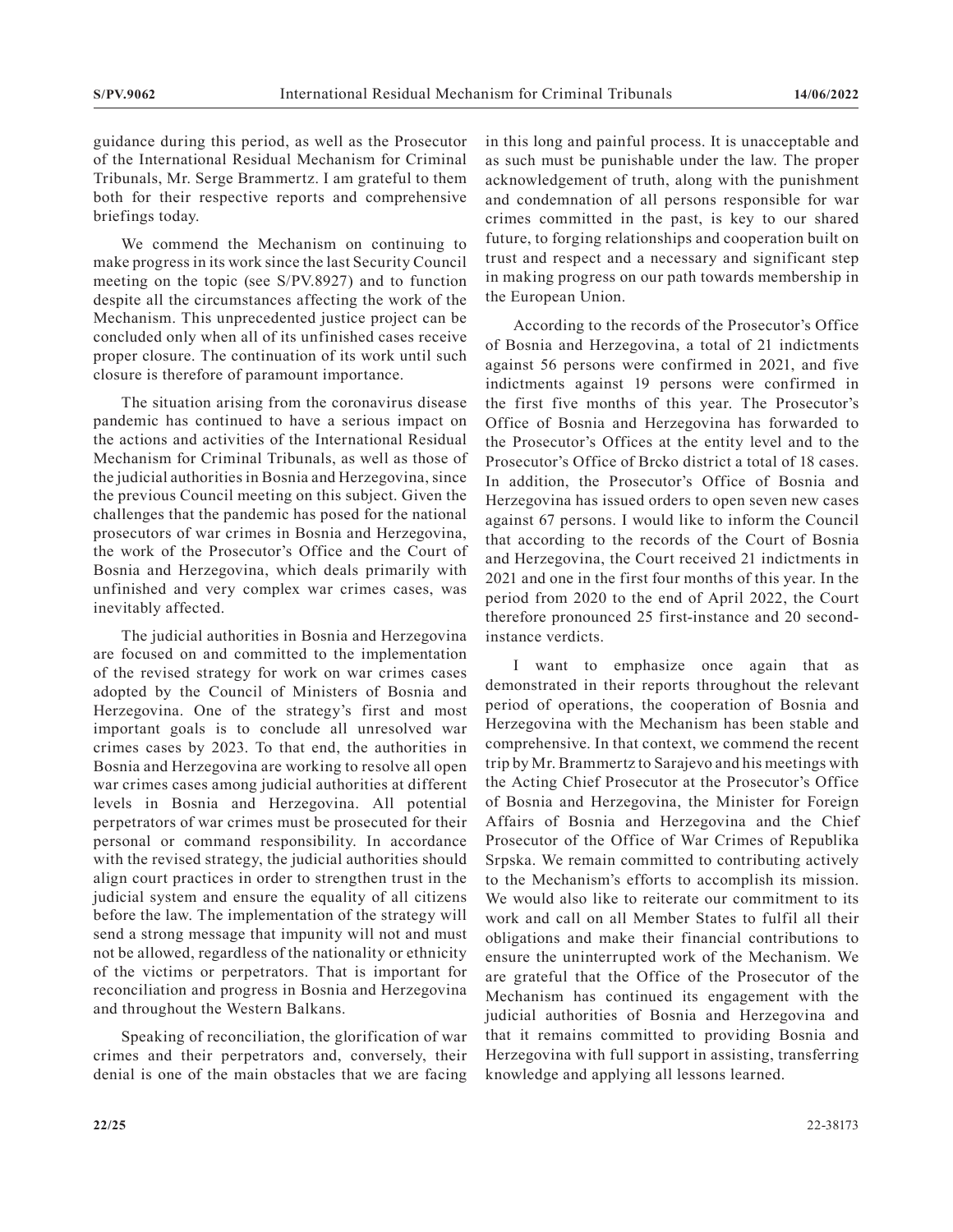We also want to express our gratitude for the support of the European Union, the Organization for Security and Cooperation in Europe (OSCE) and the United Nations Development Programme for strengthening the human and material resources of judicial institutions prosecuting war crimes and engaged in general capacity-building. I would like to emphasize that the Prosecutor's Office of Bosnia and Herzegovina has supported and implemented the OSCE Mission in Bosnia and Herzegovina's project regarding the technical needs assessment of databases, already established in cooperation with the OSCE, the Prosecutor's Office and the High Judicial and Prosecutorial Council of Bosnia and Herzegovina.

Bosnia and Herzegovina remains committed to investigating, prosecuting and punishing all persons responsible for war crimes, regardless of the offender's nationality, ethnicity, religion or political or other affiliation. We would also like to emphasize that witness protection is of the utmost importance in the conduct and operations of all judicial institutions in Bosnia and Herzegovina. Cooperation between the institutions of Bosnia and Herzegovina and those of neighbouring countries in the exchange of information is also critical. We continue to search for and identify the approximately 7,400 persons who remain missing in Bosnia and Herzegovina. In that regard, Mr. Milanko Kajganić, the Acting Chief Prosecutor of the Prosecutor's Office of Bosnia and Herzegovina, met Ms. Kathryne Bomberger, the Director-General of the International Commission on Missing Persons, in Sarajevo on 17 March. The main topic of the meeting was improving the process of searching for missing persons and their identification and assistance by the International Commission on Missing Persons.

I would like to commend the continued cooperation between the Prosecutor's Office of Bosnia and Herzegovina and Prosecutor's Office for War Crimes of the Republic of Serbia. In that regard, they organized a successful meeting held in Sarajevo on 5 April. The main topics of the meeting were the implementation of memorandums and protocols of cooperation signed between the two countries and the exchange of information in the criminal prosecution of war crime cases. In addition, they discussed topics related to cooperation in the fight against impunity for war crimes, as well as the current cases in progress, in which mutual legal assistance was requested in certain procedural actions. One of the most important issues discussed in the meeting was the status and stages

of criminal proceedings in cases transferred from Bosnia and Herzegovina to the Republic of Serbia and vice versa. A draft agreement of understanding and cooperation for the protection and support of witnesses and victims in war crime cases has been prepared by the Prosecutor's Office of Bosnia and Herzegovina and the War Crimes Prosecutor's Office of Serbia.

We regret, however, that there has been no progress in the matter of Novak Đukić and Milomir Savčić, who were standing trial in Bosnia and Herzegovina and fled to Serbia. Cooperation with the judicial authorities of the Republic of Croatia could and should be improved with regard to positive responses from the Croatian authorities to the requests for mutual legal assistance sent to them by Bosnia and Herzegovina. But they have not responded so far. The Prosecutor's Office of Bosnia and Herzegovina has finished a couple of investigations, but it is not possible to file indictments without questioning the suspected persons residing in Croatia. In that regard, we urge the Government of Croatia to change its attitude and start complying with our requests. We need that if we are to improve the fight against impunity and reconciliation in the Western Balkans.

I would also like to inform the Council that the Protocol on Cooperation in Prosecution of Perpetrators of War Crimes, Crimes against Humanity and Genocide has been signed between the State Prosecutor's Office of Montenegro and the Prosecutor's Office of Bosnia and Herzegovina. The Protocol will help facilitate the exchange of information and evidence between two countries.

We are fully committed to continuing to strengthen the rule of law, human rights and economic development. We will continue to work to strengthen the justice system in Bosnia and Herzegovina. Stability, progress, mutual trust and cooperation cannot be achieved without full justice.

**The President**: I now give the floor to the representative of Rwanda.

**Mr. Gatete** (Rwanda): Let me start by congratulating you, Mr. President, on your presidency of the Security Council for the month of June. I would also like to thank President Agius and Prosecutor Brammertz for their detailed briefings and the members of the Security Council for their statements. Rwanda welcomes the good work done by the court and the Prosecutor's Office in the execution of the mandate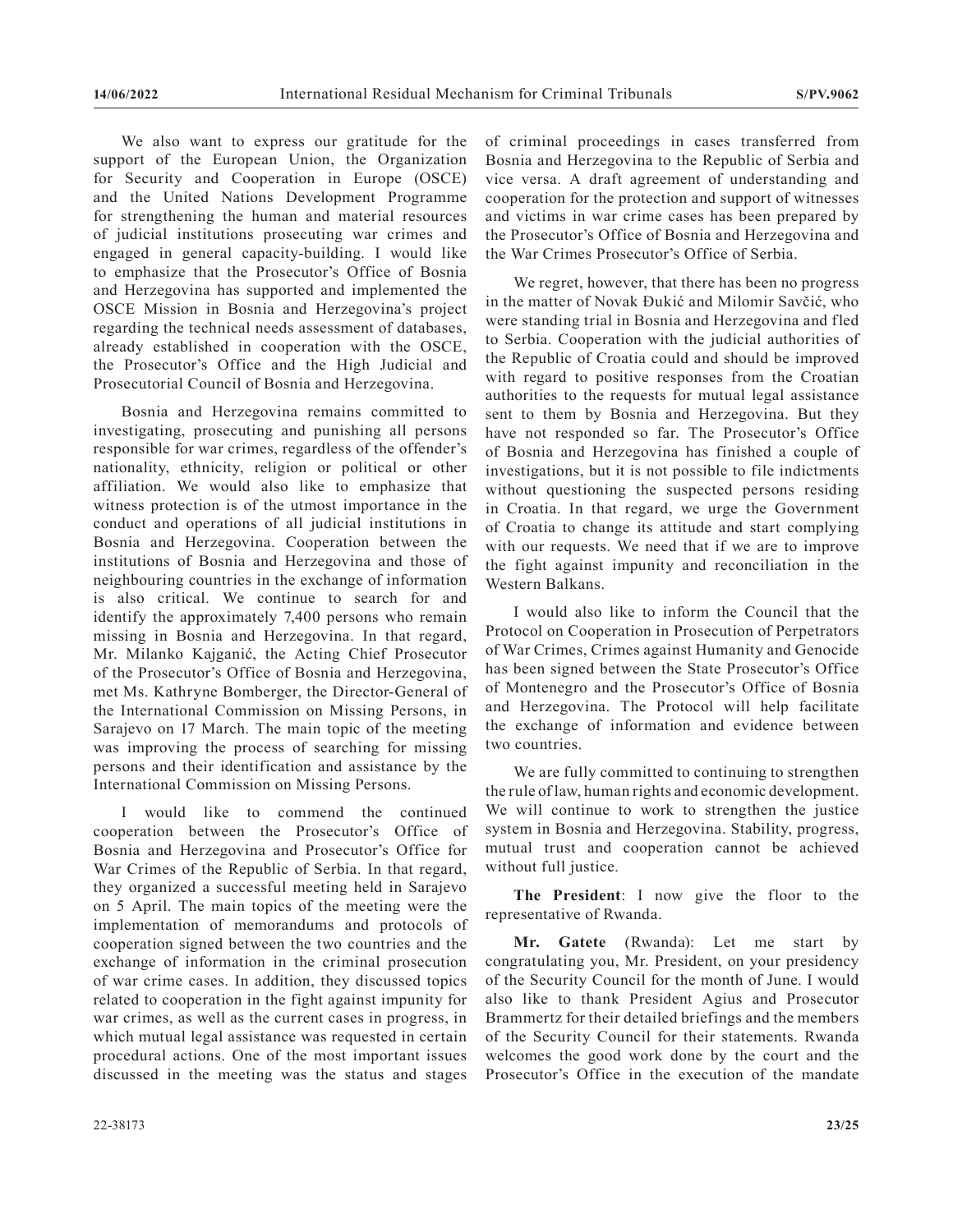of the International Residual Mechanism for Criminal Tribunals. We also value the good cooperation that exists between the Mechanism and the Government of Rwanda. As Judge Agius concludes his mandate as President of the Mechanism, Rwanda recognizes and congratulates him on his tremendous contribution to international justice.

We would like to focus on four points. The first is locating and arresting the remaining fugitives indicted by the International Criminal Tribunal for Rwanda; the second is the *Félicien Kabuga* case; the third is the transfer of eight Rwandans to the Niger; and the fourth is the proliferation of hate speech in the Great Lakes region.

In locating and arresting the remaining fugitives indicted by the Mechanism, Rwanda commends the Prosecutor's Office for its relentless and fruitful efforts. However, while the Office has viable leads on the whereabouts of some of the remaining fugitives, the major remaining challenge is the lack of timely and effective cooperation on the part of some Member States. Rwanda has sent out more than 1,000 indictments to 34 countries around the world, requesting their cooperation in arresting and prosecuting fugitives or transferring them to Rwanda to face justice. Regrettably, only a few have complied. Rwanda would like to remind Member States that all resolutions of the Security Council and the General Assembly and all decisions of the African Union oblige Member States, particularly those where genocide fugitives are suspected to be living, to intensify their cooperation and render the necessary assistance to the Mechanism and Rwanda so as to quickly obtain the arrest of all remaining genocide suspects. The Council has repeated that call in all its resolutions, most recently resolution 2529 (2020). We commend the countries that have heeded the call for justice and transferred genocide fugitives to Rwanda or prosecuted them in their national courts.

Rwanda welcomes the 13 June decision by the Trial Chamber of the Mechanism that Félicien Kabuga is now fit to stand trial. We would like to remind the Council that Kabuga was one of the masterminds of the 1994 genocide against the Tutsi in Rwanda. The Government and the people of Rwanda have always made justice a priority, and given that it has been more than two years since Kabuga was arrested, we call on the Mechanism to commence his trial without delay.

Rwanda takes note of the situation of the individuals who were transferred to the Niger. In all previous engagements with the Residual Mechanism, Rwanda made it clear that we welcome all ex-convicts who have completed their sentences and persons who have been released to return to Rwanda and resettle. A case in point is that of Major Bernard Ntuyahaga, who served his 20-year prison term in Belgium and was sent back to Rwanda, where he now lives peacefully. What makes the eight individuals' case so special that they cannot be similarly resettled in Rwanda, and what kind of precedent does that set?

As we contend with the issue of genocide fugitives and rising genocide denial, Rwanda is also deeply concerned about the current resurgence in hate speech targeting the Tutsi and Rwandaphones in the Democratic Republic of the Congo that is fast developing within public and official circles, as well as mainstream and social media. That deteriorating environment is an early warning sign of intentions to commit genocide. We should all remember that on 18 June 2019, the Secretary-General launched the United Nations Strategy and Plan of Action on Hate Speech, in which he noted that hate speech is in itself an attack on tolerance, inclusion, diversity and the very essence of our human rights norms and principles. More broadly, it undermines social cohesion, erodes shared values and can lay foundations for violence, setting back the cause of peace, stability, sustainable development and the fulfilment of human rights. In response to the Plan of Action, the Security Council should take urgent action against the hate speech that we are currently observing in the Democratic Republic of the Congo.

In conclusion, given the significance of the work undertaken by the Mechanism and the Prosecutor's Office, we highly recommend that the Security Council provide them with all the support and financial resources they need to fulfil their mandate. Moving forward, Rwanda hopes for improved and meaningful cooperation between the Mechanism and Member States. Justice can be rendered only where there is the political will to do so.

**The President**: I now give the floor to the representative of Croatia.

**Mr. Šimonović** (Croatia): I would like to welcome President Agius and Prosecutor Brammertz, and I thank them for their briefings today. Since this is the last briefing by Judge Agius as President of the Mechanism, I would like to express our gratitude for his tireless efforts throughout his mandate, and prior to that at the International Tribunal for the Former Yugoslavia